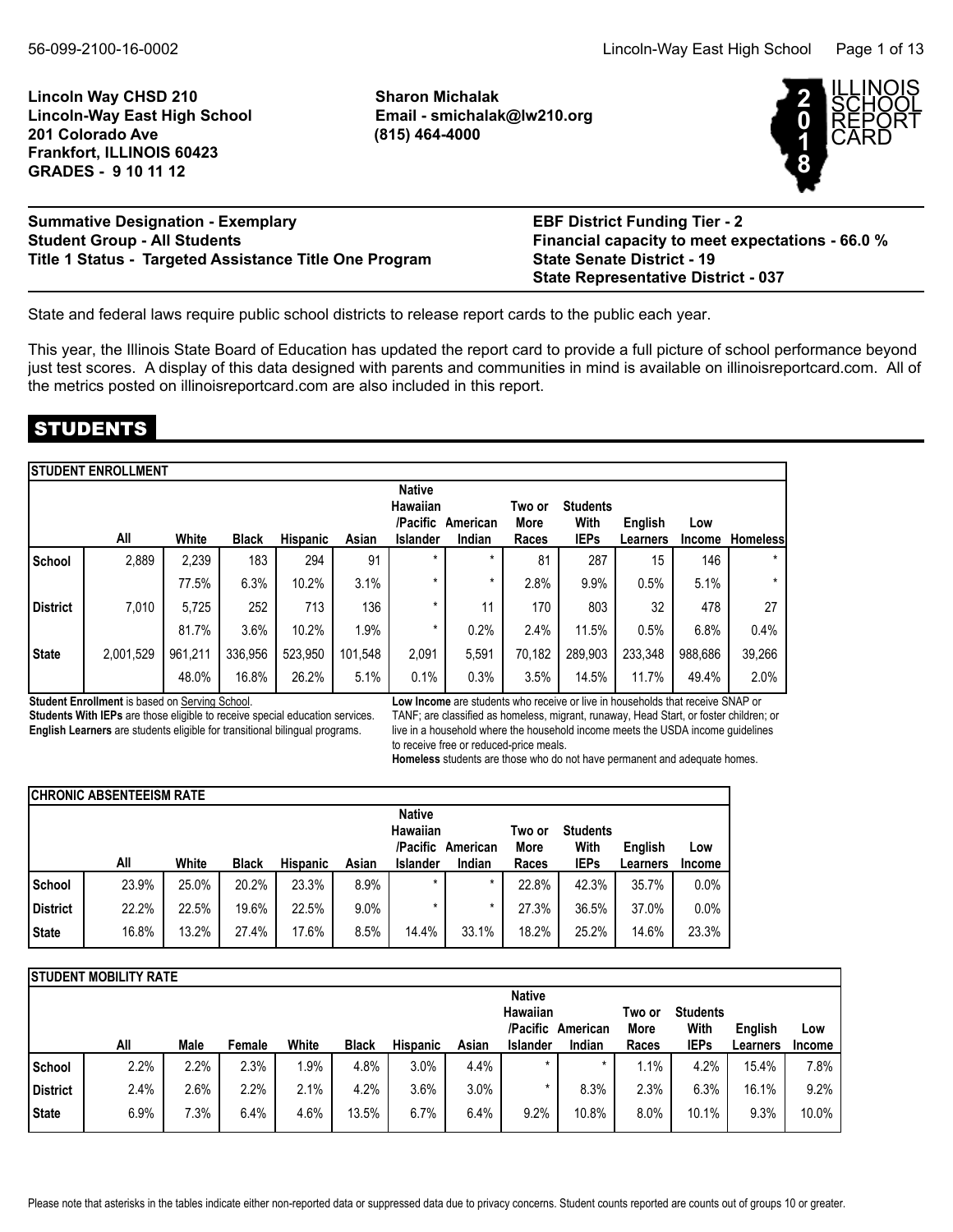# INSTRUCTIONAL SETTING

|              | <b>I TOTAL SCHOOL DAYS</b><br><b>Number of Days</b> |                 | % of 8TH GRADERS<br><b>PASSING ALGEBRA I</b> |
|--------------|-----------------------------------------------------|-----------------|----------------------------------------------|
| l School     | 175                                                 | School          |                                              |
| l District   | 175                                                 | <b>District</b> |                                              |
| <b>State</b> | 175                                                 | <b>State</b>    | 30.6%                                        |

|                 | <b>ISTUDENT-TO-STAFF RATIOS</b>        |                         |       |                                                  |                 | <b>HEALTH</b> |
|-----------------|----------------------------------------|-------------------------|-------|--------------------------------------------------|-----------------|---------------|
|                 | Pupil-<br><b>Teacher</b><br>Elementary | Pupil-<br>Administrator |       | <b>AND</b><br><b>WELLNESS</b><br>(days per week) |                 |               |
| School          | $- -$                                  | $- -$                   | $- -$ | $- -$                                            | School          | 5.0           |
| <b>District</b> | 1.0                                    | 20.7                    | 16.2  | 368.9                                            | <b>District</b> | 5.0           |
| <b>State</b>    | 19.0                                   | 19.3                    | 11.1  | 180.6                                            | <b>State</b>    | 3.0           |

|                 | <b>AVERAGE CLASS SIZE</b> (as of the first school day in May) |      |         |      |      |         |      |      |         |          |         |
|-----------------|---------------------------------------------------------------|------|---------|------|------|---------|------|------|---------|----------|---------|
| Grades          |                                                               |      |         |      |      |         |      |      |         | $9 - 12$ | Overall |
| School          | $\star$                                                       |      | $\star$ |      | *    | $\star$ |      |      | *       | 21.0     | 21.0    |
| <b>District</b> |                                                               |      | $\star$ |      | *    |         |      |      | $\star$ | 20.0     | 20.0    |
| <b>State</b>    | 19.0                                                          | 19.0 | 20.0    | 20.0 | 21.0 | 21.0    | 21.0 | 20.0 | 20.0    | 20.0     | 20.0    |

|                                                                           | TEACHER INFORMATION (Full-Time Equivalents) |       |        |       |              |                 |         |                 |         |         |                |
|---------------------------------------------------------------------------|---------------------------------------------|-------|--------|-------|--------------|-----------------|---------|-----------------|---------|---------|----------------|
| <b>Native</b><br>Hawaiian<br>Two or<br>/Pacific American<br>More<br>Total |                                             |       |        |       |              |                 |         |                 |         |         |                |
|                                                                           | Number                                      | Male  | Female | White | <b>Black</b> | <b>Hispanic</b> | Asian   | <b>Islander</b> | Indian  | Races   | <b>Unknown</b> |
| District                                                                  | 404                                         | 44.5% | 55.5%  | 95.9% | 1.0%         | 0.5%            | $\star$ | $\star$         | $\star$ | $\star$ | 2.6%           |
| <b>State</b>                                                              | 128,999                                     | 23.3% | 76.7%  | 83.2% | 5.8%         | 6.2%            | .5%     | 0.1%            | 0.2%    | 0.8%    | 2.3%           |

|                 | <b>TEACHER INFORMATION (Continued)</b> |                   |                     |
|-----------------|----------------------------------------|-------------------|---------------------|
|                 |                                        | $%$ of            | $%$ of              |
|                 | Average                                | <b>Teachers</b>   | <b>Teachers</b>     |
|                 | Teaching                               | with              | with                |
|                 | <b>Experience</b>                      | <b>Bachelor's</b> | Master's<br>& Above |
|                 | (Years)                                | <b>Degrees</b>    |                     |
| School          |                                        |                   |                     |
| <b>District</b> | 14.5                                   | 9.4%              | 90.6%               |
| <b>State</b>    | 13.2                                   | 38.5%             | 61.0%               |
|                 |                                        |                   |                     |

|                 | <b>TEACHER RETENTION RATE</b> |                 | <b>ITEACHER ATTENDANCE RATE</b> |                 | <b>ITEACHER EVALUATION RATE</b> |                 | <b>IPRINCIPAL TURNOVER (Count)</b> |
|-----------------|-------------------------------|-----------------|---------------------------------|-----------------|---------------------------------|-----------------|------------------------------------|
| School          | 86.2%                         | School          | $\hspace{0.05cm}$               | School          | $-$                             | School          | 1.0                                |
| <b>District</b> | 88.4%                         | <b>District</b> | 62.8%                           | <b>District</b> | 100.0%                          | <b>District</b> | 1.0                                |
| <b>State</b>    | 85.2%                         | <b>State</b>    | 70.2%                           | <b>State</b>    | 97.1%                           | <b>State</b>    | 2.0                                |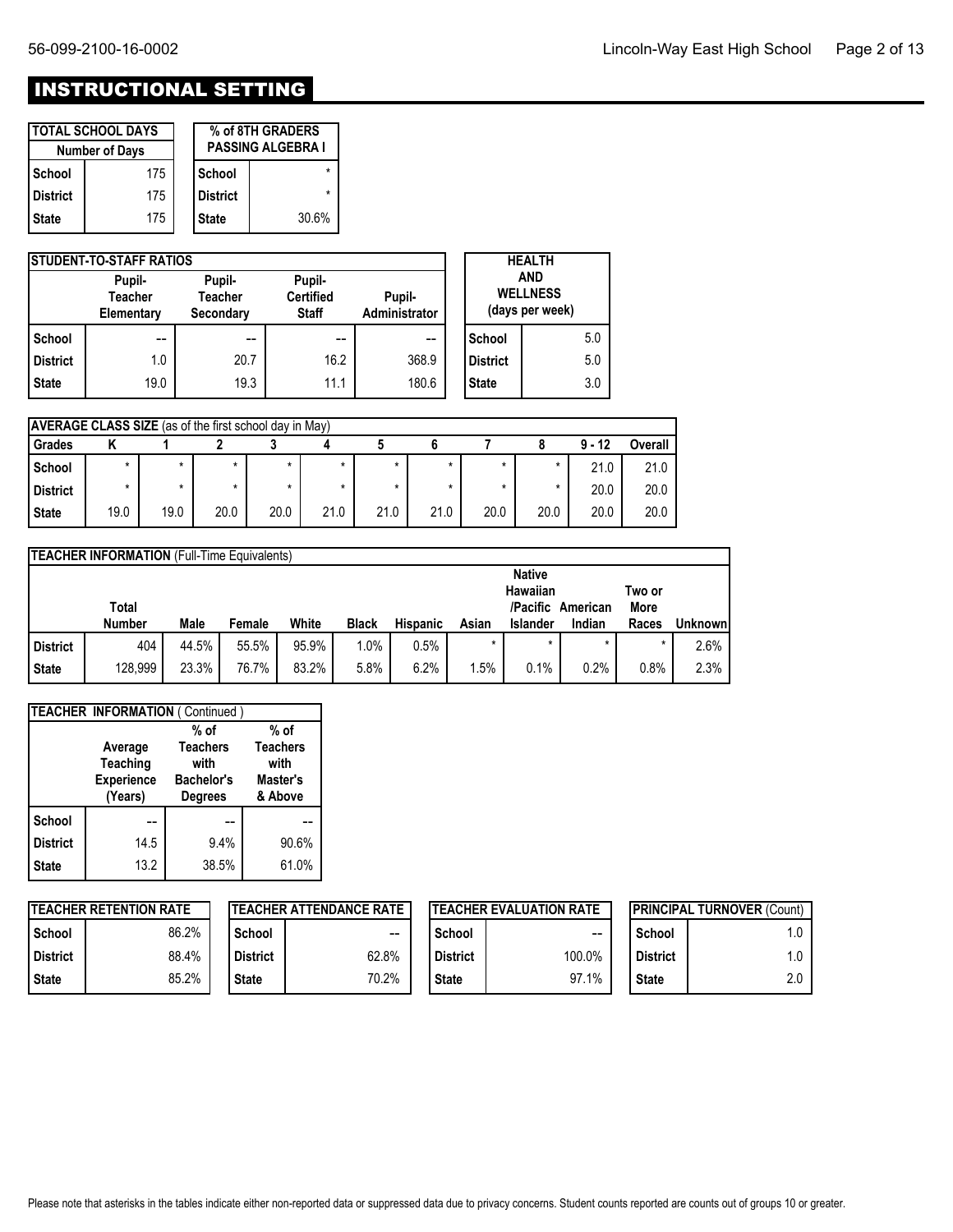## SCHOOL DISTRICT FINANCES

#### **AVERAGE TEACHER/ADMINISTRATOR SALARIES**





| <b>IREVENUE BY SOURCE 2016-17</b> |                 |            |         | <b>EXPENDITURE BY FUND 2016-17</b>  |                 |            |         |
|-----------------------------------|-----------------|------------|---------|-------------------------------------|-----------------|------------|---------|
|                                   | <b>District</b> | District % | State % |                                     | <b>District</b> | District % | State % |
| <b>Local Property Taxes</b>       | \$76,385,863    | 75.8%      | 63.1%   | I Education                         | \$62,442,994    | 63.8%      | 71.6%   |
|                                   |                 |            |         | <b>Operations &amp; Maintenance</b> | \$8,181,423     | 8.4%       | 7.1%    |
| <b>Other Local Funding</b>        | \$14,170,281    | 14.1%      | 5.0%    | Transportation                      | \$8,640,182     | 8.8%       | $3.8\%$ |
|                                   |                 |            |         | Debt Service                        | \$15,078,276    | 15.4%      | 9.5%    |
| l General State Aid               | \$5,265,772     | 5.2%       | 17.6%   | Tort                                | \$762.723       | 0.8%       | 1.2%    |
|                                   |                 |            |         | Municipal Retirement/               |                 |            |         |
| <b>Other State Funding</b>        | \$3,092,710     | 3.1%       | 6.8%    | <b>Social Security</b>              | \$2,585,408     | 2.6%       | 2.1%    |
|                                   |                 |            |         | <b>Fire Prevention &amp; Safety</b> | \$0             | 0.0%       | 0.7%    |
| <b>Federal Funding</b>            | \$1,800,715     | 1.8%       | $7.5\%$ | <b>Capital Projects</b>             | \$141,113       | 0.1%       | 4.0%    |
| <b>TOTAL</b>                      | \$100,715,341   |            |         | <b>TOTAL</b>                        | \$97,832,119    |            |         |

### **OTHER FINANCIAL INDICATORS**

|                 | 2015 Equalized<br><b>Assessed Valuation</b><br>per Pupil | 2015 Total School<br>Tax Rate<br>per \$100 | 2016-17 Instructional<br><b>Expenditure</b><br>per Pupil | 2016-17 Operating<br><b>Expenditure</b><br>per Pupil |
|-----------------|----------------------------------------------------------|--------------------------------------------|----------------------------------------------------------|------------------------------------------------------|
| <b>District</b> | \$553,203                                                | 2.16                                       | \$7.194                                                  | \$12,381                                             |
| <b>State</b>    | $***$                                                    | $***$                                      | \$8,024                                                  | \$13,337                                             |

\*\* Due to the way Illinois school districts are configured, state averages for equalized assessed valuation per pupil and total school tax rate per \$100 are not provided.

**Equalized assessed valuation** includes all computed property values upon which a district's local tax rate is calculated.

**Total school tax rate** is a district's total tax rate as it appears on local property tax bills.

**Instructional expenditure per pupil** includes the direct costs of teaching pupils or the interaction between teachers and pupils.

**Operating expenditure per pupil** includes the gross operating cost of a school district excluding summer school, adult education, bond principal retired, and capital expenditures.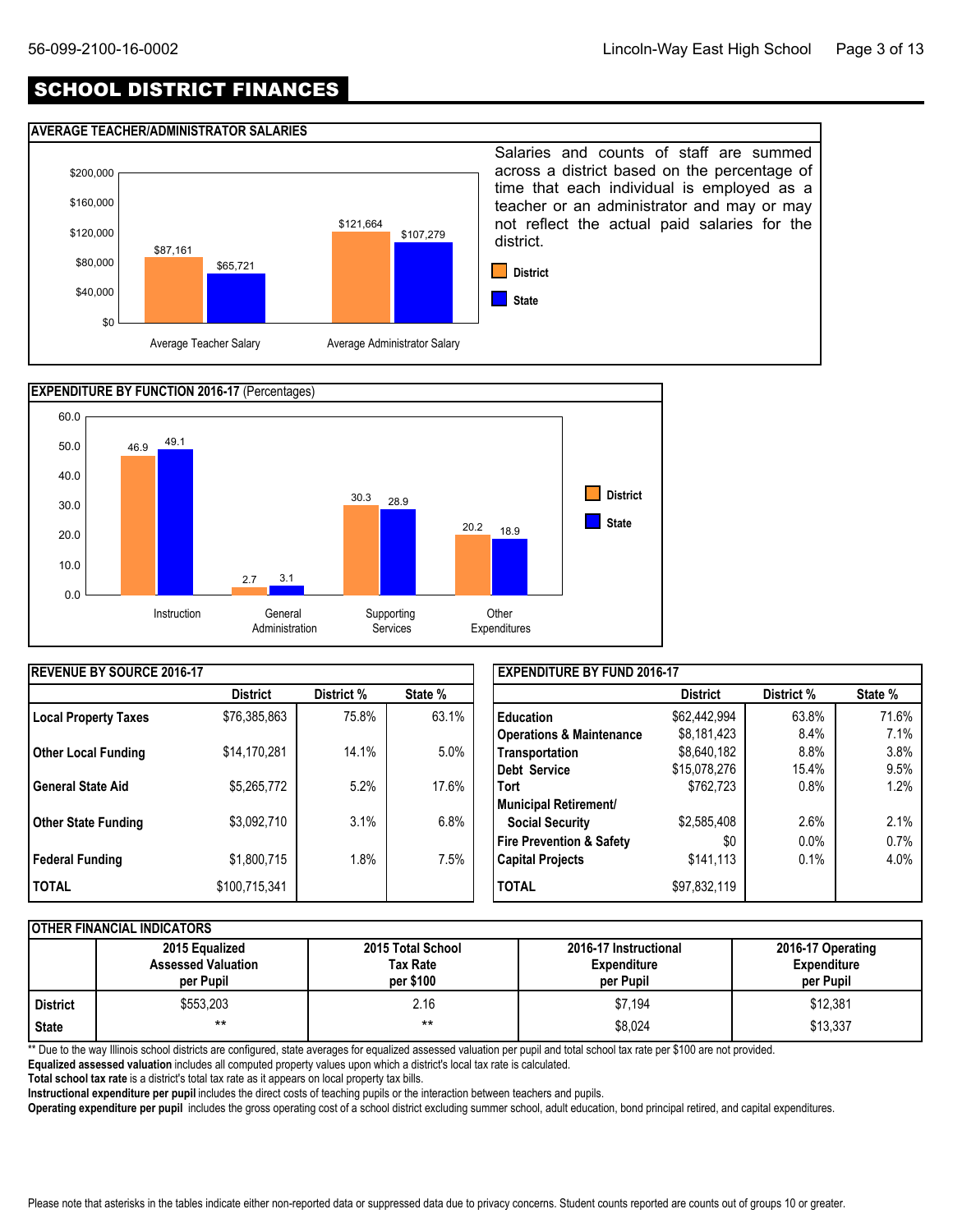$\overline{\phantom{0}}$ 

# ACADEMIC PERFORMANCE

| <b>COLLEGE ENROLLMENT RATE</b> |           |                  | 9TH GRADE ON      |       | <b>CAREER AND TECHNICAL</b> |         |  |  |
|--------------------------------|-----------|------------------|-------------------|-------|-----------------------------|---------|--|--|
|                                | 12 Months | <b>16 Months</b> | <b>TRACK RATE</b> |       | <b>EDUCATION ENROLLMENT</b> |         |  |  |
| School                         | 90.6%     | 90.6%            | School            | 95.7% | School                      | 742     |  |  |
| <b>District</b>                | 87.3%     | 87.6%            | <b>District</b>   | 95.2% | <b>District</b>             | 1.825   |  |  |
| <b>State</b>                   | 74.8%     | 75.7%            | <b>State</b>      | 86.8% | <b>State</b>                | 283.473 |  |  |

| 9TH GRADE ON<br><b>TRACK RATE</b> |          |  |  |  |  |  |  |  |  |
|-----------------------------------|----------|--|--|--|--|--|--|--|--|
| School                            | 95.7%    |  |  |  |  |  |  |  |  |
| <b>District</b>                   | $95.2\%$ |  |  |  |  |  |  |  |  |
| <b>State</b>                      | 86.8%    |  |  |  |  |  |  |  |  |
|                                   |          |  |  |  |  |  |  |  |  |

Е

|                 | <b>CAREER AND TECHNICAL</b><br><b>EDUCATION ENROLLMENT</b> |
|-----------------|------------------------------------------------------------|
| School          | 742                                                        |
| <b>District</b> | 1.825                                                      |
| <b>State</b>    | 283.473                                                    |

 $\mathbf{r}$ 

| ADVANCED COURSE WORK (AP/IB/DUAL CREDIT) |                |                 |                 |                 |  |  |  |  |  |  |  |
|------------------------------------------|----------------|-----------------|-----------------|-----------------|--|--|--|--|--|--|--|
|                                          | <b>GRADE 9</b> | <b>GRADE 10</b> | <b>GRADE 11</b> | <b>GRADE 12</b> |  |  |  |  |  |  |  |
| School                                   | $\star$        | 199             | 396             | 475             |  |  |  |  |  |  |  |
| <b>District</b>                          | $\star$        | 500             | 1.000           | 1.137           |  |  |  |  |  |  |  |
| <b>State</b>                             | 16.088         | 29,581          | 61,294          | 77,168          |  |  |  |  |  |  |  |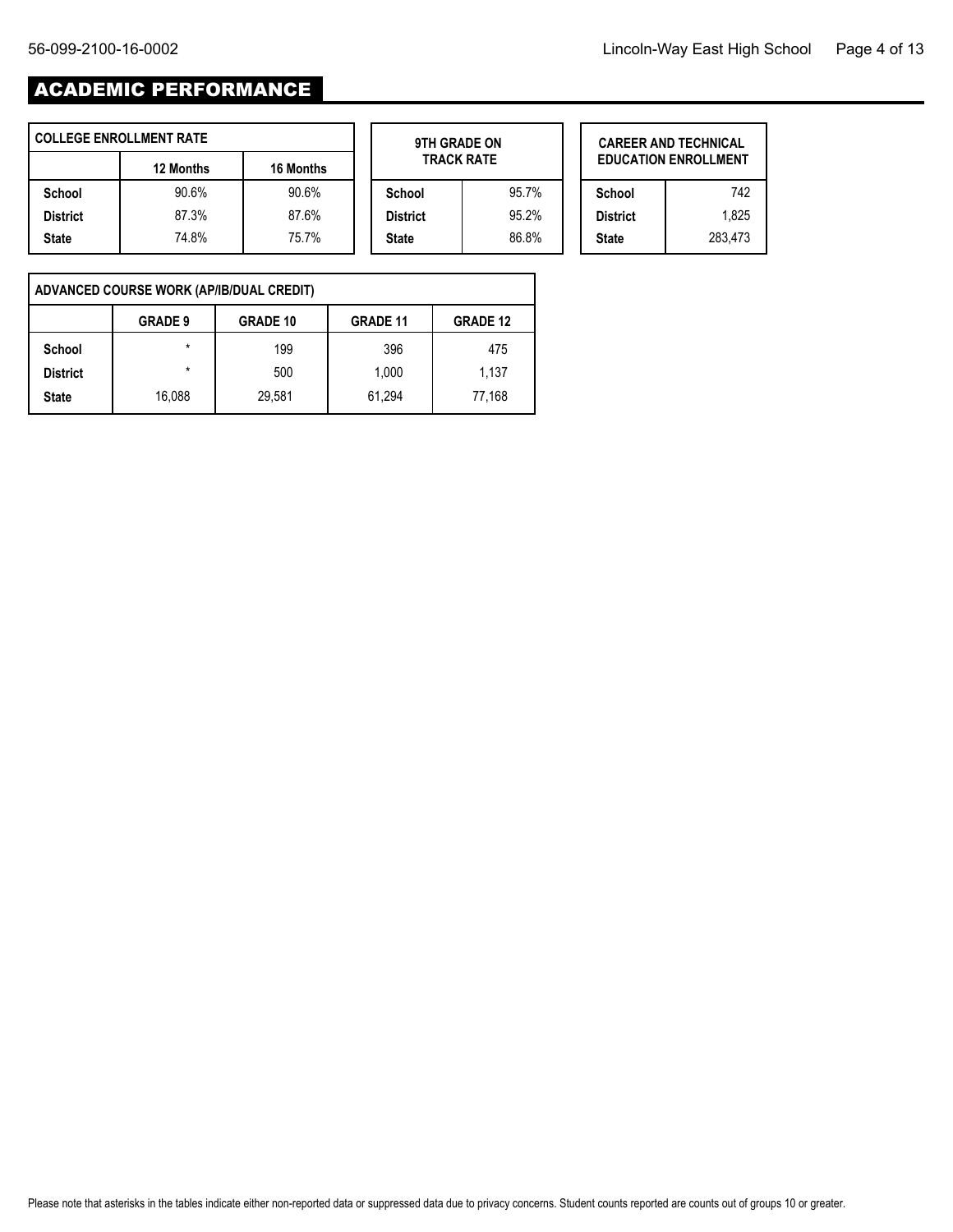|                          | ADVANCED PLACEMENT COURSE WORK<br><b>INTERNATIONAL BACCALAUREATE (IB)</b><br><b>ADVANCED PLACEMENT (AP)</b> |            |                    |          |                |                |                    |          |          |                                |          |         |  |
|--------------------------|-------------------------------------------------------------------------------------------------------------|------------|--------------------|----------|----------------|----------------|--------------------|----------|----------|--------------------------------|----------|---------|--|
|                          |                                                                                                             |            |                    |          |                |                |                    |          |          |                                |          |         |  |
|                          |                                                                                                             | Grade10    | <b>COURSE WORK</b> |          |                |                | <b>COURSE WORK</b> |          |          | <b>DUAL CREDIT COURSE WORK</b> |          |         |  |
| $\mathsf{All}$           | Grade9                                                                                                      |            | Grade11            | Grade12  | Grade9         | Grade10        | Grade11            | Grade12  | Grade9   | Grade10                        | Grade 11 | Grade12 |  |
| School                   | $\star$                                                                                                     | 199        | 396                | 449      | $\star$        | $\star$        | $\star$            | $\star$  | $\star$  | $\star$                        |          | 108     |  |
| <b>District</b>          |                                                                                                             | 497        | 994                | 1,031    | $\star$        |                | $\star$            | $\star$  |          |                                |          | 438     |  |
| <b>State</b>             | 11,945                                                                                                      | 24,678     | 47,158             | 55,838   | 263            | 332            | 2,447              | 2,549    | 4,362    | 5,616                          | 18,004   | 33,555  |  |
| White                    |                                                                                                             |            |                    |          |                |                |                    |          |          |                                |          |         |  |
| School                   | $\star$                                                                                                     | 160        | 300                | 361      | $\star$        | $\star$        | $\star$            | $\star$  | $\star$  |                                |          | 88      |  |
| <b>District</b>          |                                                                                                             | 424        | 821                | 862      | $\star$        |                | $\star$            | $\star$  |          |                                |          | 373     |  |
| <b>State</b>             | 5,412                                                                                                       | 13,071     | 24,743             | 30,029   | 26             | 51             | 368                | 465      | 2,219    | 3,119                          | 11,689   | 21,388  |  |
| <b>Black</b>             |                                                                                                             |            |                    |          |                |                |                    |          |          |                                |          |         |  |
| School                   | $\star$                                                                                                     | $\star$    | 26                 | 20       | $\star$        | $\star$        | $^\star$           | $\star$  | $\star$  |                                |          |         |  |
| <b>District</b>          |                                                                                                             | 11         | 29                 | 27       | $\star$        | $\star$        | $\star$            | $\star$  | $\star$  | $^\star$                       |          |         |  |
| <b>State</b>             | 1,310                                                                                                       | 1,824      | 4,171              | 5,661    | 125            | 125            | 620                | 671      | 865      | 772                            | 1,851    | 3,580   |  |
| Hispanic                 |                                                                                                             |            |                    |          |                |                |                    |          |          |                                |          |         |  |
| School                   | $\star$                                                                                                     | 18         | 42                 | 34       | $\star$        | $\star$        | $^\star$           | $^\star$ | $\star$  | $^\star$                       |          | 10      |  |
| <b>District</b>          |                                                                                                             | 40         | 96                 | 79       | $\star$        | $\star$        | $\star$            | $\star$  | $\star$  | $^\star$                       |          | 40      |  |
| <b>State</b>             | 2,954                                                                                                       | 5,507      | 11,684             | 13,082   | 100            | 135            | 1,239              | 1,192    | 979      | 1,290                          | 3,059    | 5,958   |  |
| Asian                    |                                                                                                             |            |                    |          |                |                |                    |          |          |                                |          |         |  |
| School                   |                                                                                                             | $\star$    | 16                 | 21       | $\star$        | $\star$        | $^\star$           | $\star$  | $\star$  | $\star$                        |          |         |  |
| <b>District</b>          |                                                                                                             | $^\star$   | 22                 | 29       | $\star$        | $\star$        | $\star$            | $\star$  | $\star$  | $^\star$                       |          | 11      |  |
| <b>State</b>             | 1,747                                                                                                       | 3,279      | 4,710              | 5,269    | 10             | 16             | 181                | 169      | 144      | 265                            | 791      | 1,622   |  |
| <b>Native</b>            |                                                                                                             |            |                    |          |                |                |                    |          |          |                                |          |         |  |
| Hawaiian/Pacific         |                                                                                                             |            |                    |          |                |                |                    |          |          |                                |          |         |  |
| School                   |                                                                                                             | $^\star$   | $\star$            | $^\star$ |                |                | $^\star$           | $\star$  |          |                                |          |         |  |
| <b>District</b>          |                                                                                                             | $\star$    | $\star$            | $\star$  | $\star$        | $\star$        | $\star$            | $\star$  |          |                                | $\star$  |         |  |
| <b>State</b>             | 33                                                                                                          | 41         | 56                 | 58       | 1              | 0              | 5                  | 3        | 1        | 6                              | 17       | 34      |  |
| American Indian          |                                                                                                             |            |                    |          |                |                |                    |          |          |                                |          |         |  |
| School                   |                                                                                                             | $\star$    | $\star$            | $^\star$ | $\star$        | $\star$        | $\star$            | $\star$  |          |                                |          |         |  |
| <b>District</b>          |                                                                                                             | $\star$    | $\star$            | $^\star$ |                | $\star$        | $^\star$           | $\star$  | $\star$  | $^\star$                       |          |         |  |
| <b>State</b>             | 31                                                                                                          | 43         | 109                | 120      | 1              | 3              | $\overline{7}$     | 9        | 6        | 11                             | 30       | 72      |  |
| Two or More Races        |                                                                                                             |            |                    |          |                |                |                    |          |          |                                |          |         |  |
| School                   |                                                                                                             | $\star$    | 12                 | 13       | $\star$        | $\star$        | $\star$            | $\star$  | $\star$  | $\star$                        |          |         |  |
| <b>District</b>          | $\star$                                                                                                     | 13         | 25                 | 32       | $\star$        | $\star$        | $\star$            | $\star$  | $\star$  | $^\star$                       |          |         |  |
| <b>State</b>             | 458                                                                                                         | 913        | 1,685              | 1,619    | 0              | $\overline{2}$ | 27                 | 40       | 148      | 153                            | 567      | 901     |  |
| EL.                      | $\star$                                                                                                     | $\star$    | $\star$            | $\star$  | $\star$        | $^\star$       | $^\star$           | $^\star$ | $\star$  | $\star$                        | $\star$  |         |  |
| School                   | $\star$                                                                                                     | $\star$    | $\star$            | $^\star$ | $\star$        | $^\star$       | $\star$            | $^\star$ | $^\star$ |                                | $\star$  | $\star$ |  |
| <b>District</b>          |                                                                                                             |            |                    |          |                |                |                    |          |          | $^\star$                       |          |         |  |
| <b>State</b>             | 67                                                                                                          | 160        | 441                | 541      | $\overline{7}$ | 11             | 52                 | 34       | 187      | 226                            | 319      | 429     |  |
| Non EL                   |                                                                                                             |            |                    |          | $\star$        | *              | $\star$            | $\star$  | $\star$  |                                | $\star$  | 108     |  |
| School                   |                                                                                                             | 199<br>497 | 396                | 449      | $\star$        |                | $\star$            | $\star$  | $\star$  |                                |          | 438     |  |
| <b>District</b>          |                                                                                                             |            | 994                | 1,031    |                |                |                    |          |          |                                |          |         |  |
| <b>State</b>             | 11,878                                                                                                      | 24,518     | 46,717             | 55,297   | 256            | 321            | 2,395              | 2,515    | 4,175    | 5,390                          | 17,685   | 33,126  |  |
| IEP<br>School            | $\star$                                                                                                     | $\star$    | $^\star$           | 14       | $\star$        | $^\star$       | $\star$            | $\star$  | $\star$  | $^\star$                       | $\star$  | $\star$ |  |
| <b>District</b>          |                                                                                                             | $\star$    | $10$               | 20       | $\star$        |                | $\star$            | $\star$  | $\star$  | $\star$                        |          | $\star$ |  |
| <b>State</b>             | 128                                                                                                         | 280        | 568                | 1,021    | 11             | 7              | 48                 | 66       | 463      | 520                            | 1,278    | 2,024   |  |
|                          |                                                                                                             |            |                    |          |                |                |                    |          |          |                                |          |         |  |
| Non IEP<br>School        |                                                                                                             | 199        | 391                | 435      | $\star$        | $^\star$       | $\star$            | $\star$  | $\star$  | $^\star$                       |          | 107     |  |
| <b>District</b>          |                                                                                                             | 495        | 984                | 1,011    | $\star$        | $\star$        | $\star$            | $\star$  |          | $^\star$                       |          | 430     |  |
|                          | 11,817                                                                                                      | 24,398     | 46,590             | 54,817   | 252            | 325            | 2,399              | 2,483    | 3,899    | 5,096                          | 16,726   | 31,531  |  |
| <b>State</b>             |                                                                                                             |            |                    |          |                |                |                    |          |          |                                |          |         |  |
| Low Income<br>School     | $\star$                                                                                                     | $\star$    | $10$               | $\star$  | $\star$        | $^\star$       | $\star$            | $\star$  | $\star$  | $^\star$                       |          | $\star$ |  |
| <b>District</b>          | $\star$                                                                                                     | $\star$    | 33                 | 42       | $^\star$       | $\star$        | $\star$            | $\star$  | $\star$  | $^\star$                       |          | $20\,$  |  |
|                          | 3,415                                                                                                       | 5,976      | 12,814             | 17,291   | 181            | 209            | 1,429              | 1,799    | 1,706    | 2,228                          | 5,960    | 10,979  |  |
| <b>State</b>             |                                                                                                             |            |                    |          |                |                |                    |          |          |                                |          |         |  |
| Non Low Income<br>School | $\star$                                                                                                     | 197        | 386                | 442      | $^\star$       | $^\star$       | $\star$            | $\star$  | $\star$  | $^\star$                       |          | 107     |  |
| <b>District</b>          | $\star$                                                                                                     | 488        | 961                | 989      | $^\star$       | *              | $\star$            | $\star$  | $\star$  | $^\star$                       |          | 418     |  |
|                          | 8,530                                                                                                       | 18,702     | 34,344             | 38,547   | 82             | 123            | 1,018              | 750      | 2,656    | 3,388                          | 12,044   | 22,576  |  |
| <b>State</b>             |                                                                                                             |            |                    |          |                |                |                    |          |          |                                |          |         |  |

Please note that asterisks in the tables indicate either non-reported data or suppressed data due to privacy concerns. Student counts reported are counts out of groups 10 or greater.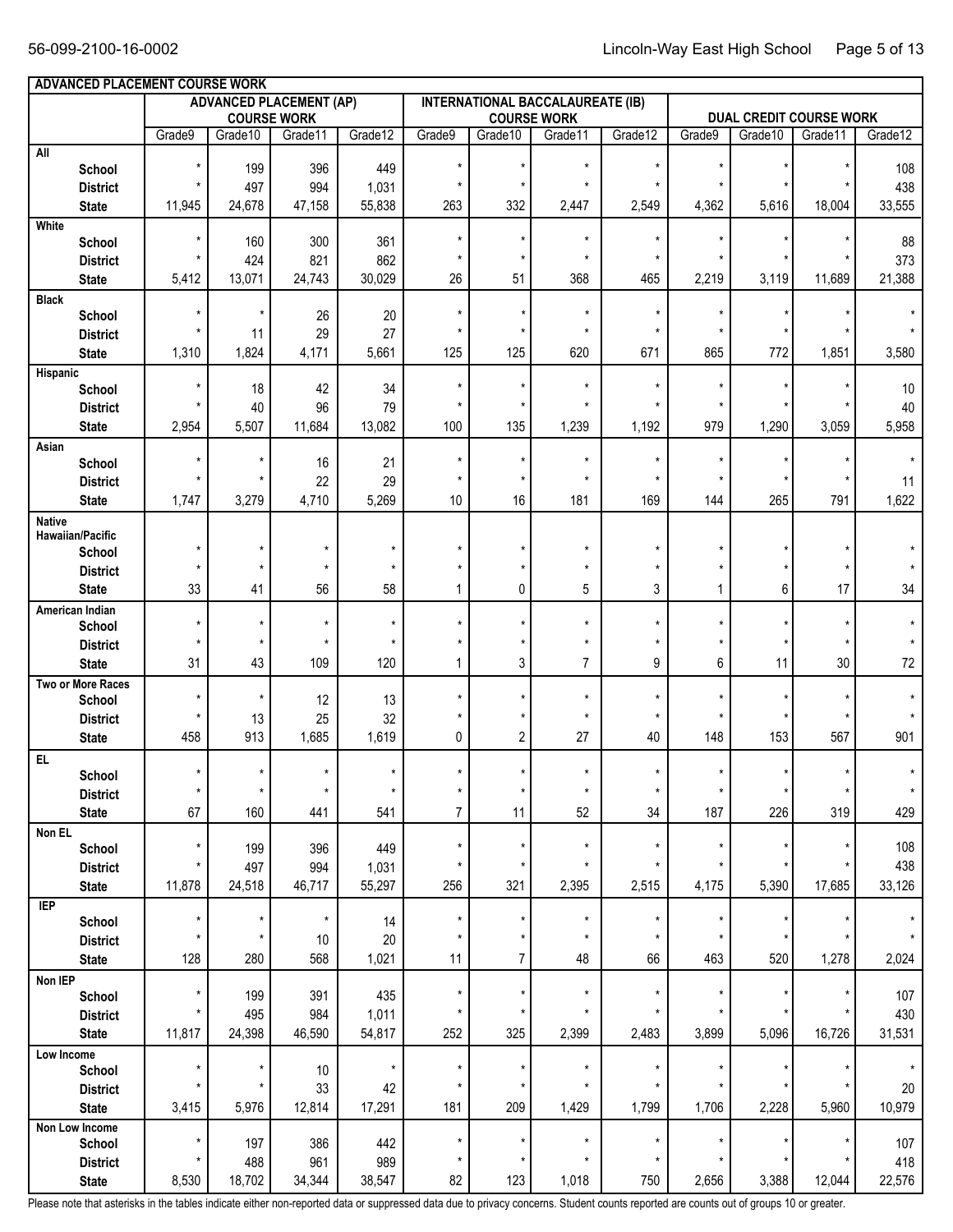|                                           | <b>ADVANCE PLACEMENT (AP) EXAMS</b> |                        |                                  |                                       |  |  |  |  |  |  |  |
|-------------------------------------------|-------------------------------------|------------------------|----------------------------------|---------------------------------------|--|--|--|--|--|--|--|
| <b>GRADE 10</b>                           |                                     |                        |                                  |                                       |  |  |  |  |  |  |  |
|                                           | No. of AP Exams Taken               | No. of AP Exams Passed | <b>Took One or More AP Exams</b> | Passed One or More AP<br><b>Exams</b> |  |  |  |  |  |  |  |
| School<br><b>District</b><br><b>State</b> | 198<br>484<br>32,448                | 155<br>311<br>21,887   | 189<br>458<br>21,622             | 147<br>290<br>14.877                  |  |  |  |  |  |  |  |

|                 | <b>GRADE 11</b>       |                        |                                  |                                       |  |  |  |  |  |  |  |  |
|-----------------|-----------------------|------------------------|----------------------------------|---------------------------------------|--|--|--|--|--|--|--|--|
|                 | No. of AP Exams Taken | No. of AP Exams Passed | <b>Took One or More AP Exams</b> | Passed One or More AP<br><b>Exams</b> |  |  |  |  |  |  |  |  |
| School          | 952                   | 656                    | 324                              | 258                                   |  |  |  |  |  |  |  |  |
| <b>District</b> | 2,147                 | ,393                   | 747                              | 546                                   |  |  |  |  |  |  |  |  |
| <b>State</b>    | 105,217               | 68,247                 | 39,649                           | 27,289                                |  |  |  |  |  |  |  |  |

|                 | <b>GRADE 12</b>       |                        |                                  |                                |  |  |  |  |  |  |  |
|-----------------|-----------------------|------------------------|----------------------------------|--------------------------------|--|--|--|--|--|--|--|
|                 | No. of AP Exams Taken | No. of AP Exams Passed | <b>Took One or More AP Exams</b> | Passed One or More AP<br>Exams |  |  |  |  |  |  |  |
| School          | 691,ا                 | .301                   | 337                              | 302                            |  |  |  |  |  |  |  |
| <b>District</b> | 3,397                 | 2,550                  | 696                              | 608                            |  |  |  |  |  |  |  |
| <b>State</b>    | 173,528               | 115.242                | 40,696                           | 30,560                         |  |  |  |  |  |  |  |

| <b>IPOSTSECONDARY ENROLLMENT 12 MONTH</b> |       |                                                 |                |       |       |        |  |  |  |  |  |  |
|-------------------------------------------|-------|-------------------------------------------------|----------------|-------|-------|--------|--|--|--|--|--|--|
|                                           | All   | <b>Public</b><br><b>Institution Institution</b> | <b>Private</b> | 4 Yr  | 2 Yr  | < 2 Yr |  |  |  |  |  |  |
| School                                    | 90.6% | 83.1%                                           | 7.5%           | 22.6% | 68.0% | 0.0%   |  |  |  |  |  |  |
| <b>District</b>                           | 87.3% | 79.6%                                           | 7.8%           | 21.6% | 65.7% | 0.0%   |  |  |  |  |  |  |
| <b>State</b>                              | 74.8% | 61.6%                                           | 13.2%          | 32.1% | 42.7% | 0.0%   |  |  |  |  |  |  |

| <b>IPOSTSECONDARY ENROLLMENT 16 MONTH</b> |       |                                                 |                |       |       |        |  |  |  |  |  |  |
|-------------------------------------------|-------|-------------------------------------------------|----------------|-------|-------|--------|--|--|--|--|--|--|
|                                           | All   | <b>Public</b><br><b>Institution Institution</b> | <b>Private</b> | 4 Yr  | 2 Yr  | < 2 Yr |  |  |  |  |  |  |
| <b>School</b>                             | 90.6% | 83.1%                                           | 7.5%           | 22.6% | 68.0% | 0.0%   |  |  |  |  |  |  |
| <b>District</b>                           | 87.6% | 79.8%                                           | 7.8%           | 21.6% | 66.0% | 0.0%   |  |  |  |  |  |  |
| <b>State</b>                              | 75.7% | 62.3%                                           | 13.3%          | 32.3% | 43.3% | 0.0%   |  |  |  |  |  |  |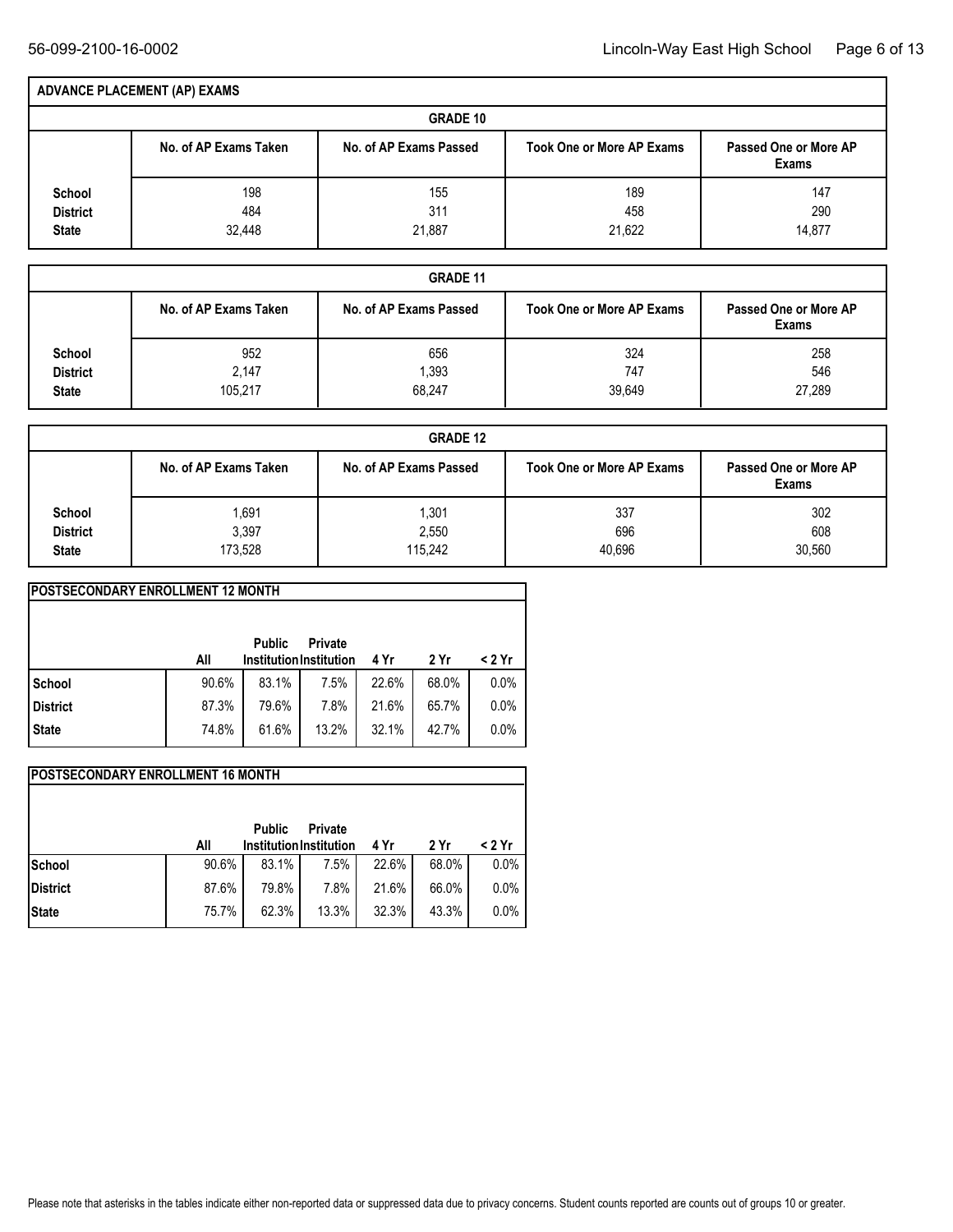|                                                                         | <b>CLIMATE AND CULTURE (Count)</b> |             |        |       |              |          |       |                                                     |                             |                         |                                        |                     |               |
|-------------------------------------------------------------------------|------------------------------------|-------------|--------|-------|--------------|----------|-------|-----------------------------------------------------|-----------------------------|-------------------------|----------------------------------------|---------------------|---------------|
|                                                                         | All                                | <b>Male</b> | Female | White | <b>Black</b> | Hispanic | Asian | <b>Native</b><br><b>Hawaiian</b><br><b>Islander</b> | /Pacific American<br>Indian | Two or<br>More<br>Races | <b>Students</b><br>With<br><b>IEPs</b> | English<br>Learners | Low<br>Income |
| In-School Suspensions                                                   |                                    |             |        |       |              |          |       |                                                     |                             |                         |                                        |                     |               |
| Out-of-School<br>Suspensions                                            | 0                                  |             |        | 0     |              |          |       |                                                     |                             |                         |                                        |                     |               |
| <b>Expulsions</b>                                                       | 0                                  |             |        | 0     |              |          |       |                                                     |                             |                         |                                        |                     |               |
| <b>Incidents of Violence</b><br>(including bullying and<br>(harassment) | 0                                  |             |        | 0     |              |          |       |                                                     |                             |                         |                                        |                     |               |

|                 | <b>4-YEAR GRADUATION RATE</b> |       |        |                  |              |                 |       |                                                                 |                    |                                      |         |                                        |                      |
|-----------------|-------------------------------|-------|--------|------------------|--------------|-----------------|-------|-----------------------------------------------------------------|--------------------|--------------------------------------|---------|----------------------------------------|----------------------|
| Gender          |                               |       |        | Race / Ethnicity |              |                 |       |                                                                 |                    |                                      |         |                                        |                      |
|                 | All                           | Male  | Female | White            | <b>Black</b> | <b>Hispanic</b> | Asian | <b>Native</b><br><b>Hawaiian</b><br>/Pacific<br><b>Islander</b> | American<br>Indian | Two or<br><b>More Races</b> Learners | English | <b>Students</b><br>With<br><b>IEPs</b> | Low<br><b>Income</b> |
| School          | 97.0%                         | 96.4% | 97.6%  | 96.6%            | 100.0%       | 100.0%          | 95.7% | $\star$                                                         |                    | 95.2%                                | $\star$ | 81.5%                                  | 90.9%                |
| <b>District</b> | 96.8%                         | 96.2% | 97.4%  | 96.5%            | 97.7%        | 98.9%           | 94.4% | $\star$                                                         | $\star$            | 98.0%                                |         | 82.8%                                  | 92.9%                |
| <b>State</b>    | 85.4%                         | 82.5% | 88.4%  | 90.6%            | 75.0%        | 80.7%           | 93.6% | 81.0%                                                           | 79.8%              | 84.7%                                | 76.5%   | 68.8%                                  | 77.0%                |

|                                           | HIGH SCHOOL 5-YEAR GRADUATION RATE |                         |                         |                            |                          |                         |                         |                                                                 |                             |                                      |            |                                        |                         |  |
|-------------------------------------------|------------------------------------|-------------------------|-------------------------|----------------------------|--------------------------|-------------------------|-------------------------|-----------------------------------------------------------------|-----------------------------|--------------------------------------|------------|----------------------------------------|-------------------------|--|
|                                           |                                    |                         | Gender                  |                            |                          |                         | Race / Ethnicity        |                                                                 |                             |                                      |            |                                        |                         |  |
|                                           | All                                | Male                    | Female                  | White                      | <b>Black</b>             | <b>Hispanic</b>         | Asian                   | <b>Native</b><br><b>Hawaiian</b><br>/Pacific<br><b>Islander</b> | Americanl<br>Indian         | Two or<br><b>More Races</b> Learners | English    | <b>Students</b><br>With<br><b>IEPs</b> | Low<br><b>Income</b>    |  |
| School<br><b>District</b><br><b>State</b> | 98.3%<br>97.3%<br>87.6%            | 98.6%<br>96.8%<br>85.3% | 98.1%<br>97.7%<br>89.9% | $99.0\%$<br>97.6%<br>91.5% | 100.0%<br>95.1%<br>78.4% | 95.5%<br>95.6%<br>84.6% | 91.3%<br>92.9%<br>95.3% | $\star$<br>$\star$<br>84.3%                                     | $\star$<br>$\star$<br>82.6% | 94.7%<br>98.0%<br>86.8%              | *<br>83.0% | 94.6%<br>87.9%<br>73.5%                | 95.0%<br>93.3%<br>80.2% |  |

| <b>HIGH SCHOOL 6-YEAR GRADUATION RATE</b> |       |       |        |       |                                                                        |          |                                     |         |                                        |               |       |       |       |  |  |
|-------------------------------------------|-------|-------|--------|-------|------------------------------------------------------------------------|----------|-------------------------------------|---------|----------------------------------------|---------------|-------|-------|-------|--|--|
|                                           |       |       | Gender |       |                                                                        |          | Race / Ethnicity                    |         |                                        |               |       |       |       |  |  |
|                                           | All   | Male  | Female | White | <b>Black</b>                                                           | Hispanic | Two or<br><b>More RacesLearners</b> | English | <b>Students</b><br>With<br><b>IEPs</b> | Low<br>Income |       |       |       |  |  |
| School                                    | 96.7% | 95.5% | 98.0%  | 97.0% | 86.4%                                                                  | 97.8%    | $\star$                             | $\star$ | ÷                                      | ÷             |       | 79.6% | 93.9% |  |  |
| <b>District</b>                           | 96.2% | 95.3% | 97.0%  | 96.3% | 92.2%<br>97.2%<br>100.0%<br>90.9%<br>88.7%<br>95.8%<br>80.9%<br>×<br>× |          |                                     |         |                                        |               |       |       |       |  |  |
| <b>State</b>                              | 87.7% | 85.4% | 90.1%  | 91.7% | 78.3%                                                                  | 84.7%    | 95.3%                               | 86.9%   | 82.4%                                  | 86.9%         | 83.0% | 74.9% | 80.3% |  |  |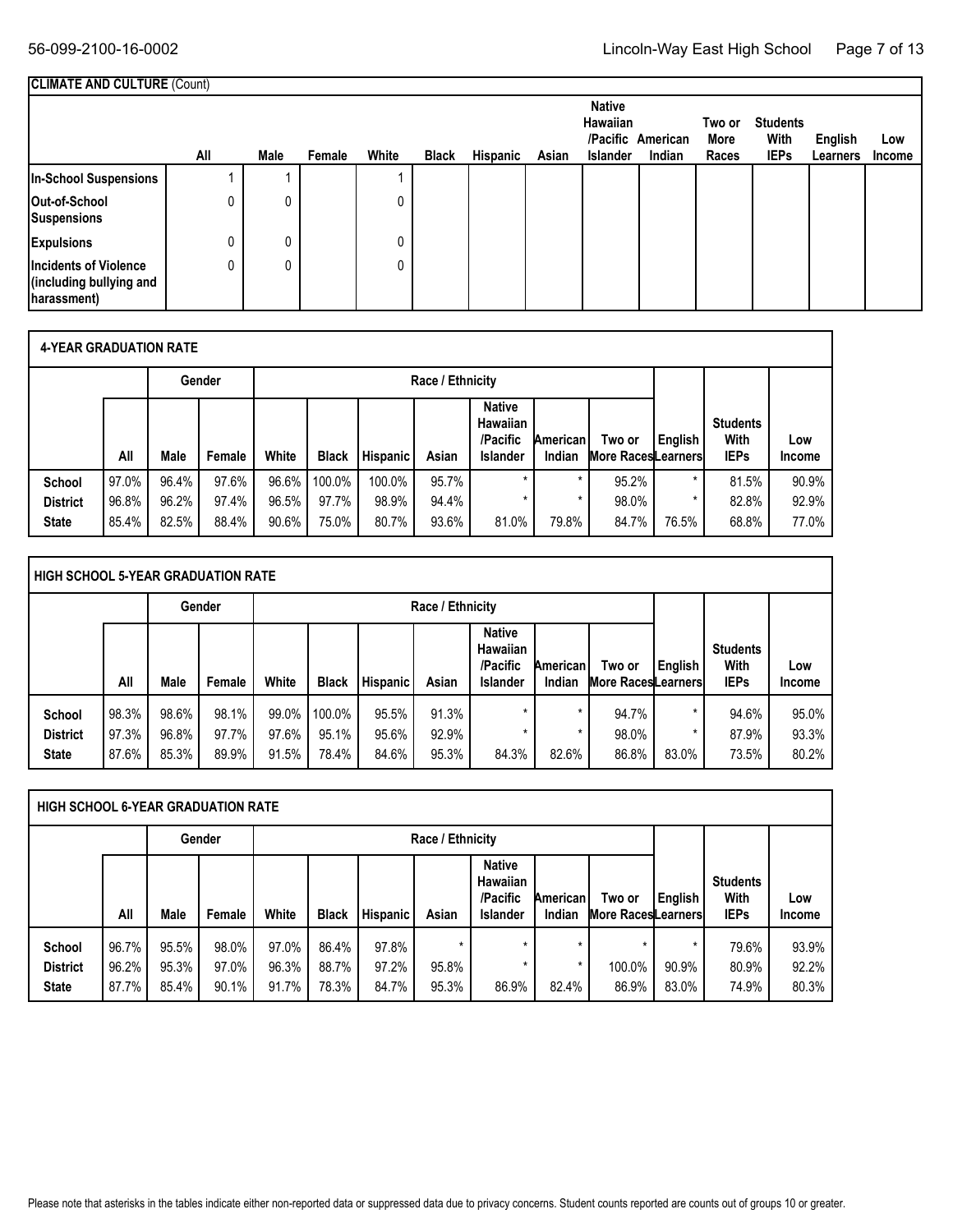### **DROPOUT RATE BY RACIAL/ETHNIC BACKGROUND AND OTHER INFORMATION**

|                                           |                      |                      | Gender               |                      |              |                      | Race / Ethnicity           |                                                                 |                     |                                     |                         |                                        |                         |
|-------------------------------------------|----------------------|----------------------|----------------------|----------------------|--------------|----------------------|----------------------------|-----------------------------------------------------------------|---------------------|-------------------------------------|-------------------------|----------------------------------------|-------------------------|
|                                           | All                  | Male                 | Female               | White                | <b>Black</b> | Hispanic             | Asian                      | <b>Native</b><br><b>Hawaiian</b><br>/Pacific<br><b>Islander</b> | Americanl<br>Indian | Two or<br><b>More RacesLearners</b> | English                 | <b>Students</b><br>With<br><b>IEPs</b> | Low<br><b>Income</b>    |
| School<br><b>District</b><br><b>State</b> | 0.1%<br>0.2%<br>2.1% | 0.1%<br>0.2%<br>2.4% | 0.2%<br>0.2%<br>1.7% | 0.1%<br>0.2%<br>1.2% | 0.0%<br>4.0% | 0.3%<br>0.1%<br>2.8% | $0.0\%$<br>$\star$<br>0.5% | $\star$<br>$\star$<br>2.3%                                      | $\star$<br>2.9%     | 0.0%<br>2.1%                        | 0.0%<br>$\star$<br>2.8% | 0.3%<br>0.1%<br>3.8%                   | $0.0\%$<br>0.6%<br>3.6% |

| <b>ELA PROFICIENCY</b> |                        |         |         |         |              |                 |        |                                                                          |        |                         |                                        |                     |                      |
|------------------------|------------------------|---------|---------|---------|--------------|-----------------|--------|--------------------------------------------------------------------------|--------|-------------------------|----------------------------------------|---------------------|----------------------|
|                        | All<br><b>Students</b> | Male    | Female  | White   | <b>Black</b> | <b>Hispanic</b> | Asian  | <b>Native</b><br><b>Hawaiian</b><br>/Pacific American<br><b>Islander</b> | Indian | Two or<br>More<br>Races | <b>Students</b><br>With<br><b>IEPs</b> | English<br>Learners | Low<br><b>Income</b> |
| School                 | 432                    | 205     | 227     | 339     | 27           | 36              | 19     | $\star$                                                                  |        | 11                      | 16                                     |                     | 16                   |
|                        | 58.8%                  | 51.0%   | 68.2%   | 61.2%   | 43.5%        | 48.0%           | 82.6%  | $\star$                                                                  |        | 52.4%                   | 26.2%                                  | $\star$             | 35.6%                |
| <b>District</b>        | 987                    | 484     | 503     | 832     | 28           | 77              | 25     | $\star$                                                                  |        | 24                      | 40                                     | $\star$             | 38                   |
|                        | 56.8%                  | 52.6%   | 61.6%   | 59.1%   | 35.9%        | 43.0%           | 80.6%  | *                                                                        |        | 58.5%                   | 23.4%                                  | $\star$             | 29.7%                |
| State                  | 373,532                | 160,882 | 212,650 | 227,977 | 29,576       | 67,203          | 33,470 | 463                                                                      | 833    | 14,010                  | 12,783                                 | 11,564              | 115,196              |
|                        | 36.7%                  | 30.9%   | 42.8%   | 46.8%   | 17.4%        | 24.8%           | 65.6%  | 44.7%                                                                    | 29.2%  | 40.0%                   | 8.9%                                   | 10.9%               | 22.1%                |

|          | <b>MATH PROFICIENCY</b> |         |         |         |              |                 |        |                                                     |                             |                         |                                        |                     |               |
|----------|-------------------------|---------|---------|---------|--------------|-----------------|--------|-----------------------------------------------------|-----------------------------|-------------------------|----------------------------------------|---------------------|---------------|
|          | All<br><b>Students</b>  | Male    | Female  | White   | <b>Black</b> | <b>Hispanic</b> | Asian  | <b>Native</b><br><b>Hawaiian</b><br><b>Islander</b> | /Pacific American<br>Indian | Two or<br>More<br>Races | <b>Students</b><br>With<br><b>IEPs</b> | English<br>Learners | Low<br>Income |
| School   | 431                     | 225     | 206     | 337     | 28           | 34              | 18     | $\star$                                             |                             | 14                      | 8                                      |                     | 16            |
|          | 58.6%                   | 56.0%   | 61.9%   | 60.8%   | 45.2%        | 45.3%           | 78.3%  | *                                                   |                             | 66.7%                   | 13.1%                                  |                     | 35.6%         |
| District | 1,016                   | 541     | 475     | 860     | 31           | 75              | 22     | $\star$                                             | $\star$                     | 27                      | 19                                     | $\star$             | 47            |
|          | 58.5%                   | 58.7%   | 58.1%   | 61.1%   | 39.7%        | 41.9%           | 71.0%  | *                                                   | $\star$                     | 65.9%                   | 11.1%                                  | $\ast$              | 36.7%         |
| State    | 321,607                 | 163,519 | 158,088 | 201,422 | 19,256       | 53,675          | 34,370 | 435                                                 | 682                         | 11,767                  | 11,241                                 | 12,270              | 88,476        |
|          | 31.5%                   | 31.3%   | 31.7%   | 41.3%   | 11.4%        | 19.7%           | 66.0%  | 41.4%                                               | 23.6%                       | 33.6%                   | 7.9%                                   | 11.1%               | 16.9%         |

| <b>IISA PROFICIENCY</b> |                        |         |         |         |              |          |        |                                              |                             |                         |                                        |                     |                      |
|-------------------------|------------------------|---------|---------|---------|--------------|----------|--------|----------------------------------------------|-----------------------------|-------------------------|----------------------------------------|---------------------|----------------------|
|                         | All<br><b>Students</b> | Male    | Female  | White   | <b>Black</b> | Hispanic | Asian  | <b>Native</b><br>Hawaiian<br><b>Islander</b> | /Pacific American<br>Indian | Two or<br>More<br>Races | <b>Students</b><br>With<br><b>IEPs</b> | English<br>Learners | Low<br><b>Income</b> |
| School                  | 435                    | 218     | 217     | 323     | 29           | 50       | 24     | $\star$                                      |                             | 9                       | 11                                     |                     | 22                   |
|                         | 64.2%                  | 65.1%   | 62.9%   | 64.3%   | 60.4%        | 61.7%    | 85.7%  | $\star$                                      | $\star$                     | 47.4%                   | 21.2%                                  |                     | 55.0%                |
| District                | 987                    | 492     | 495     | 804     | 35           | 91       | 35     | $\star$                                      | $\star$                     | 21                      | 21                                     |                     | 46                   |
|                         | 60.5%                  | 59.3%   | 61.2%   | 61.8%   | 53.8%        | 50.8%    | 83.3%  | $\star$                                      |                             | 50.0%                   | 15.2%                                  |                     | 35.7%                |
| State                   | 215,229                | 106,179 | 109,050 | 129,557 | 17,623       | 43,209   | 16,338 | 269                                          | 503                         | 7,730                   | 10,024                                 | 4,347               | 72,825               |
|                         | 50.5%                  | 48.9%   | 52.0%   | 62.2%   | 25.3%        | 38.0%    | 73.9%  | 59.5%                                        | 43.1%                       | 54.7%                   | 18.3%                                  | 13.4%               | 34.9%                |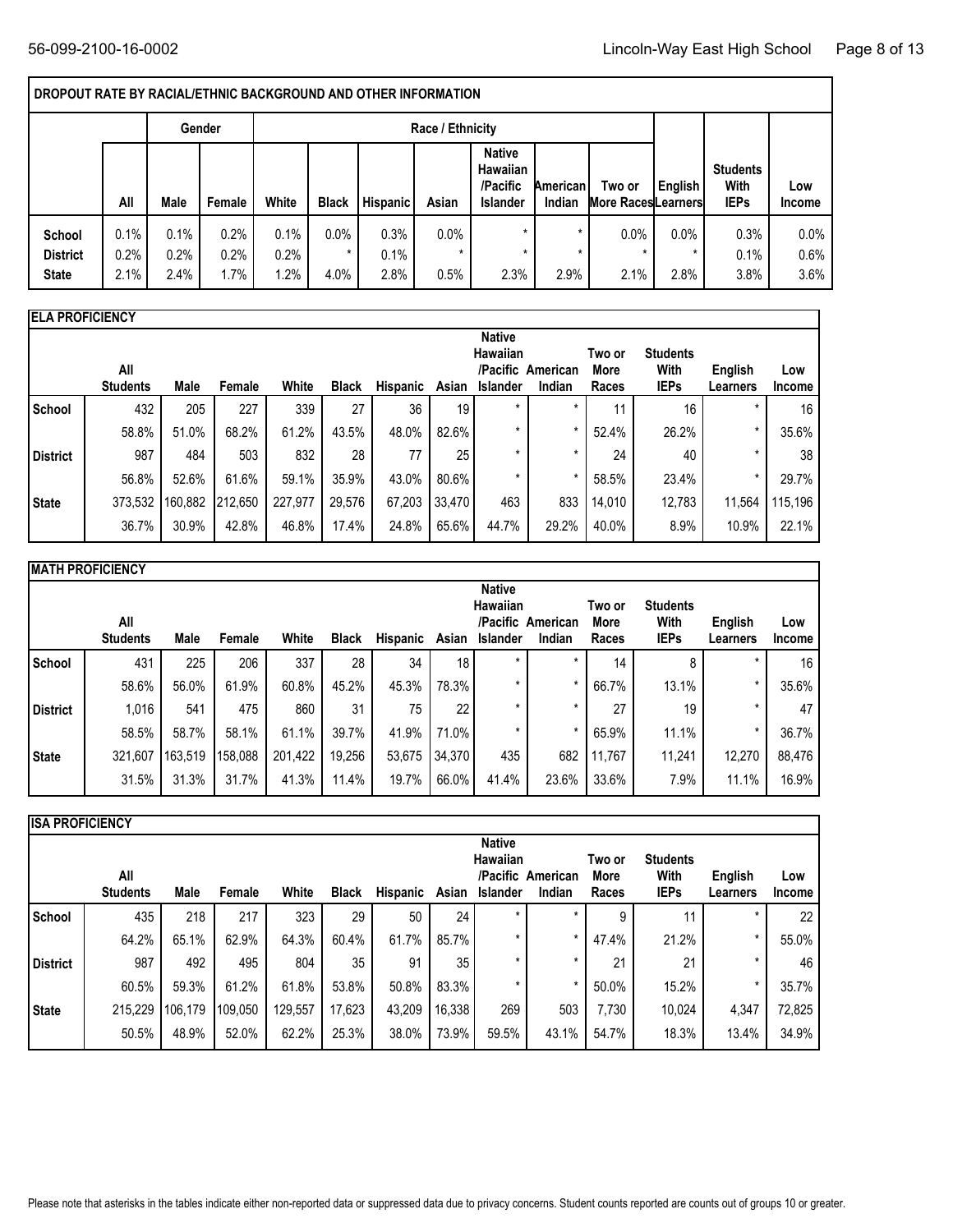٦

| IMEAN ELA GROWTH PERCENTILE |  |  |  |  |
|-----------------------------|--|--|--|--|
|-----------------------------|--|--|--|--|

|                 |                 |         |         |       |              |                 |         | <b>Native</b>   |                   |         |                 |                |               |
|-----------------|-----------------|---------|---------|-------|--------------|-----------------|---------|-----------------|-------------------|---------|-----------------|----------------|---------------|
|                 |                 |         |         |       |              |                 |         | <b>Hawaiian</b> |                   | Two or  | <b>Students</b> |                |               |
|                 | All             |         |         |       |              |                 |         |                 | /Pacific American | More    | With            | <b>English</b> | Low           |
|                 | <b>Students</b> | Male    | Female  | White | <b>Black</b> | <b>Hispanic</b> | Asian   | Islander        | Indian            | Races   | <b>IEPs</b>     | Learners       | <b>Income</b> |
| School          | $\star$         | $\star$ | $\star$ |       |              |                 | $\star$ | $\star$         | $\star$           | $\star$ |                 |                |               |
| <b>District</b> |                 | $\star$ |         |       |              |                 |         |                 |                   |         |                 |                |               |
| <b>State</b>    | 50.0            | 47.5    | 52.5    | 51.8  | 44.5         | 48.7            | 57.4    | 52.4            | 49.8              | 50.0    | 43.5            | 48.1           | 47.5          |

#### **MEAN MATH GROWTH PERCENTILE**

|                 |                        |      |         |       |              |                 |         | <b>Native</b>   |                             |               |                     |                     |               |
|-----------------|------------------------|------|---------|-------|--------------|-----------------|---------|-----------------|-----------------------------|---------------|---------------------|---------------------|---------------|
|                 |                        |      |         |       | Two or       | <b>Students</b> |         |                 |                             |               |                     |                     |               |
|                 | All<br><b>Students</b> | Male | Female  | White | <b>Black</b> | <b>Hispanic</b> | Asian   | <b>Islander</b> | /Pacific American<br>Indian | More<br>Races | With<br><b>IEPs</b> | English<br>Learners | Low<br>Income |
| School          |                        |      | $\star$ |       | $\star$      |                 | $\star$ | $\ast$          |                             | $\star$       |                     |                     |               |
| <b>District</b> |                        |      |         |       |              |                 |         |                 |                             |               |                     |                     |               |
| State           | 50.0                   | 49.0 | 51.0    | 51.6  | 44.5         | 48.9            | 58.0    | 50.3            | 48.5                        | 49.6          | 44.0                | 47.6                | 47.5          |

|                 | <b>EL Proficiency on ACCESS</b> |         |        |                                   |                    |                         |
|-----------------|---------------------------------|---------|--------|-----------------------------------|--------------------|-------------------------|
|                 | ELS                             | Tested  |        | %<br><b>Proficient Proficient</b> | Long<br>Term<br>EL | %<br>Long<br>Term<br>EL |
| School          | 15                              | 15      | 3      | 20.0%                             | 4                  | $\star$                 |
| <b>District</b> | 30                              | 30      | 3      | 10.0%                             | 10                 | 33.3%                   |
| <b>State</b>    | 210,124                         | 207,307 | 18,810 | 9.1%                              | 24,957             | 11.9%                   |

| <b>ELA Participation</b> |           |         |         |         |              |          |        |                                                          |                    |                         |                                        |                     |                      |
|--------------------------|-----------|---------|---------|---------|--------------|----------|--------|----------------------------------------------------------|--------------------|-------------------------|----------------------------------------|---------------------|----------------------|
|                          | All       | Male    | Female  | White   | <b>Black</b> | Hispanic | Asian  | <b>Native</b><br>Hawaiian<br>/Pacific<br><b>Islander</b> | American<br>Indian | Two or<br>More<br>Races | <b>Students</b><br>With<br><b>IEPs</b> | English<br>Learners | Low<br><b>Income</b> |
| School                   | 735       | 402     | 333     | 554     | 62           | 75       | 23     | $\star$                                                  |                    | 21                      | 61                                     |                     | 45                   |
|                          | 99.5%     | 99.3%   | 99.7%   | 99.3%   | 100.0%       | 100.0%   | 100.0% | $\star$                                                  |                    | 100.0%                  | 100.0%                                 | $\star$             | 97.8%                |
| District                 | 1,738     | 921     | 817     | 1,408   | 78           | 179      | 31     | $\star$                                                  |                    | 41                      | 171                                    | ×                   | 128                  |
|                          | 99.4%     | 99.2%   | 99.5%   | 99.4%   | 100.0%       | 99.4%    | 100.0% |                                                          | ×                  | 97.6%                   | 97.7%                                  | $\star$             | 98.5%                |
|                          | 1,017,260 | 520,123 | 497,137 | 486,626 | 169,503      | 271,186  | 51,039 | 1,036                                                    | 2,854              | 35,016                  | 142,919                                | 106,440             | 521,722              |
|                          | 98.1%     | 98.1%   | 98.1%   | 98.3%   | 97.0%        | 98.2%    | 98.9%  | 97.5%                                                    | 98.0%              | 97.8%                   | 96.9%                                  | 98.7%               | 98.0%                |
| State                    |           |         |         |         |              |          |        |                                                          |                    |                         |                                        |                     |                      |

|                 | <b>Math Participation</b> |         |         |         |              |                 |        |                                                          |                    |                         |                                        |                     |                      |  |  |
|-----------------|---------------------------|---------|---------|---------|--------------|-----------------|--------|----------------------------------------------------------|--------------------|-------------------------|----------------------------------------|---------------------|----------------------|--|--|
|                 | All                       | Male    | Female  | White   | <b>Black</b> | <b>Hispanic</b> | Asian  | <b>Native</b><br>Hawaiian<br>/Pacific<br><b>Islander</b> | American<br>Indian | Two or<br>More<br>Races | <b>Students</b><br>With<br><b>IEPs</b> | English<br>Learners | Low<br><b>Income</b> |  |  |
| School          | 735                       | 402     | 333     | 554     | 62           | 75              | 23     |                                                          |                    | 21                      | 61                                     |                     | 45                   |  |  |
|                 | 99.5%                     | 99.3%   | 99.7%   | 99.3%   | 100.0%       | 100.0%          | 100.0% |                                                          |                    | 100.0%                  | 100.0%                                 |                     | 97.8%                |  |  |
| <b>District</b> | 1,738                     | 921     | 817     | 1.408   | 78           | 179             | 31     |                                                          |                    | 41                      | 171                                    |                     | 128                  |  |  |
|                 | 99.4%                     | 99.2%   | 99.5%   | 99.4%   | 100.0%       | 99.4%           | 100.0% |                                                          |                    | 97.6%                   | 97.7%                                  |                     | 98.5%                |  |  |
| <b>State</b>    | 1,020,683                 | 521,922 | 498,761 | 487,140 | 169,521      | 272,992         | 52,057 | 1,051                                                    | 2,885              | 35,037                  | 142,911                                | 110,540             | 523,904              |  |  |
|                 | 98.0%                     | 98.0%   | 98.0%   | 98.2%   | 96.9%        | 98.2%           | 98.9%  | 97.2%                                                    | 97.9%              | 97.7%                   | 96.9%                                  | 98.6%               | 98.0%                |  |  |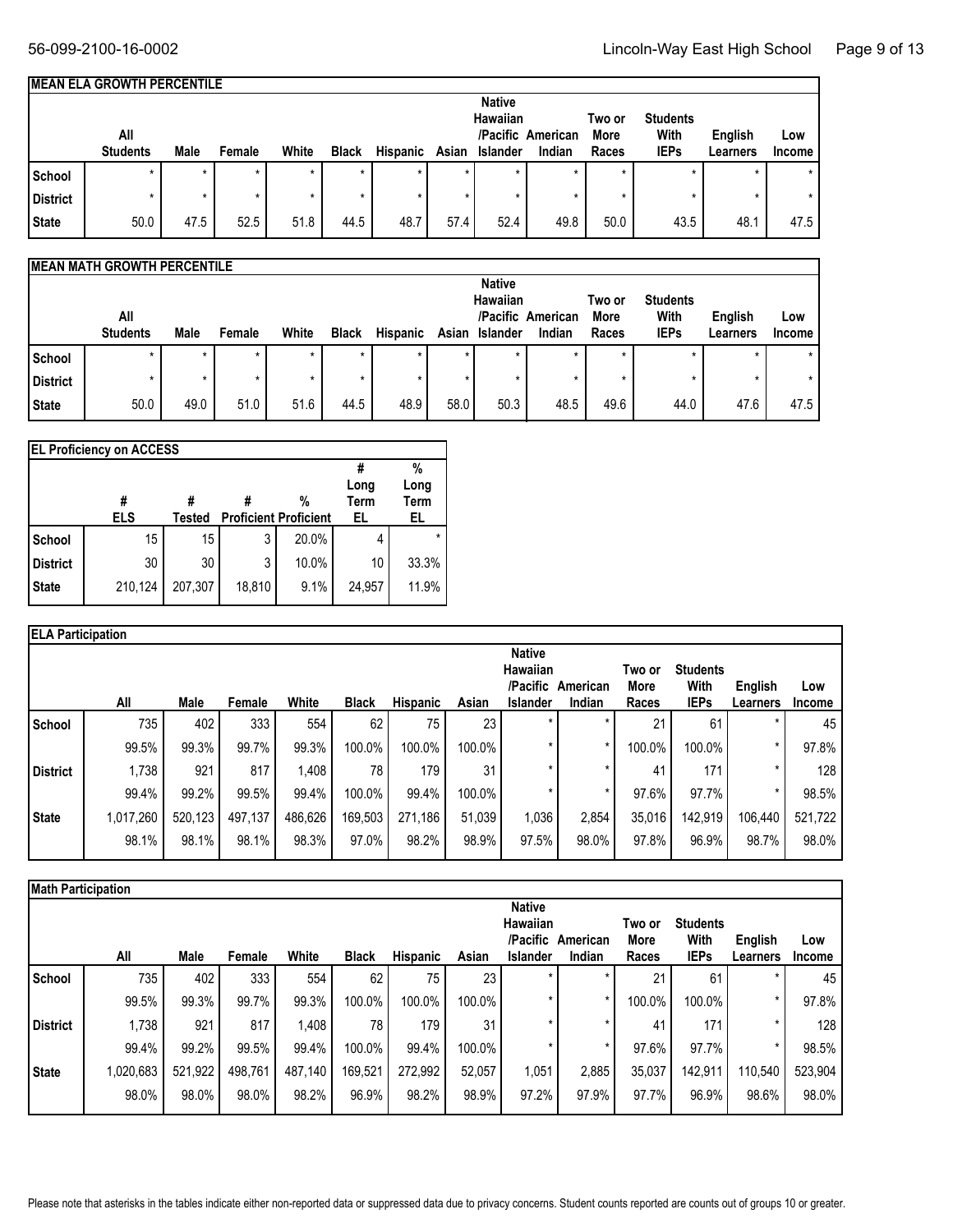| <b>ISA Participation</b> |         |         |         |         |              |                 |        |                                                          |                    |                         |                                        |                     |                      |
|--------------------------|---------|---------|---------|---------|--------------|-----------------|--------|----------------------------------------------------------|--------------------|-------------------------|----------------------------------------|---------------------|----------------------|
|                          | All     | Male    | Female  | White   | <b>Black</b> | <b>Hispanic</b> | Asian  | <b>Native</b><br>Hawaiian<br>/Pacific<br><b>Islander</b> | American<br>Indian | Two or<br>More<br>Races | <b>Students</b><br>With<br><b>IEPs</b> | English<br>Learners | Low<br><b>Income</b> |
| School                   | 678     | 333     | 345     | 502     | 48           | 81              | 28     | $\star$                                                  | $\star$            | 19                      | 44                                     | $\star$             | 39                   |
|                          | 96.2%   | 94.3%   | 98.0%   | 96.5%   | 96.0%        | 94.2%           | 100.0% | ÷                                                        |                    | 90.5%                   | 80.0%                                  |                     | 90.7%                |
| <b>District</b>          | 1,632   | 823     | 809     | 1,300   | 65           | 179             | 42     | $\star$                                                  | $\star$            | 41                      | 119                                    | $\star$             | 121                  |
|                          | 95.6%   | 94.2%   | 97.1%   | 95.6%   | 95.6%        | 95.7%           | 100.0% | $\star$                                                  |                    | 91.1%                   | 81.5%                                  | $\star$             | 89.0%                |
| <b>State</b>             | 426,608 | 217,043 | 209,565 | 208,207 | 66,876       | 113,680         | 22.099 | 452                                                      | 1,165              | 14,129                  | 52,325                                 | 32,340              | 206,136              |
|                          | 95.2%   | 94.9%   | 95.6%   | 96.5%   | 91.1%        | 95.3%           | 96.6%  | 95.6%                                                    | 94.8%              | 95.1%                   | 90.6%                                  | 94.4%               | 93.7%                |
|                          |         |         |         |         |              |                 |        |                                                          |                    |                         |                                        |                     |                      |

|                 | <b>SAT ELA Participation</b> |        |        |        |              |                 |        |                                                   |                    |                         |                                        |                     |                      |
|-----------------|------------------------------|--------|--------|--------|--------------|-----------------|--------|---------------------------------------------------|--------------------|-------------------------|----------------------------------------|---------------------|----------------------|
|                 | All                          | Male   | Female | White  | <b>Black</b> | <b>Hispanic</b> | Asian  | <b>Native</b><br>Hawaiian<br>/Pacific<br>Islander | American<br>Indian | Two or<br>More<br>Races | <b>Students</b><br>With<br><b>IEPs</b> | English<br>Learners | Low<br><b>Income</b> |
| School          | 729                          | 397    | 332    | 550    | 61           | 74              | 23     |                                                   |                    | 21                      | 55                                     |                     | 45                   |
|                 | 99.5%                        | 99.3%  | 99.7%  | 99.3%  | 100.0%       | 100.0%          | 100.0% |                                                   | $\star$            | 100.0%                  | 100.0%                                 | $\star$             | 97.8%                |
| <b>District</b> | 1,721                        | 909    | 812    | 1,395  | 76           | 177             | 31     |                                                   | $\star$            | 41                      | 154                                    |                     | 127                  |
|                 | 99.4%                        | 99.2%  | 99.5%  | 99.4%  | 100.0%       | 99.4%           | 100.0% |                                                   |                    | 97.6%                   | 97.5%                                  |                     | 98.4%                |
| State           | 143,340                      | 72,123 | 71,217 | 72,316 | 23,022       | 36,068          | 7,283  | 155                                               | 351                | 4.145                   | 16,120                                 | 6,268               | 62,850               |
|                 | 97.9%                        | 97.5%  | 98.3%  | 98.8%  | 95.4%        | 97.4%           | 99.5%  | 98.1%                                             | 97.5%              | 97.6%                   | 95.7%                                  | 96.3%               | 96.6%                |
|                 |                              |        |        |        |              |                 |        |                                                   |                    |                         |                                        |                     |                      |

|                 | <b>SAT Math Participation</b> |        |        |        |              |                 |        |                                                          |                    |                         |                                        |                     |                      |
|-----------------|-------------------------------|--------|--------|--------|--------------|-----------------|--------|----------------------------------------------------------|--------------------|-------------------------|----------------------------------------|---------------------|----------------------|
|                 | All                           | Male   | Female | White  | <b>Black</b> | <b>Hispanic</b> | Asian  | <b>Native</b><br>Hawaiian<br>/Pacific<br><b>Islander</b> | American<br>Indian | Two or<br>More<br>Races | <b>Students</b><br>With<br><b>IEPs</b> | English<br>Learners | Low<br><b>Income</b> |
| School          | 729                           | 397    | 332    | 550    | 61           | 74              | 23     |                                                          |                    | 21                      | 55                                     | $\star$             | 45                   |
|                 | 99.5%                         | 99.3%  | 99.7%  | 99.3%  | 100.0%       | 100.0%          | 100.0% |                                                          |                    | 100.0%                  | 100.0%                                 | $\star$             | 97.8%                |
| <b>District</b> | 1,721                         | 909    | 812    | 1,395  | 76           | 177             | 31     |                                                          |                    | 41                      | 154                                    | $\star$             | 127                  |
|                 | 99.4%                         | 99.2%  | 99.5%  | 99.4%  | 100.0%       | 99.4%           | 100.0% |                                                          |                    | 97.6%                   | 97.5%                                  | $\star$             | 98.4%                |
| State           | 143,340                       | 72,123 | 71,217 | 72,316 | 23,022       | 36,068          | 7,283  | 155                                                      | 351                | 4,145                   | 16,120                                 | 6,268               | 62,850               |
|                 | 97.9%                         | 97.5%  | 98.3%  | 98.8%  | 95.4%        | 97.4%           | 99.5%  | 98.1%                                                    | 97.5%              | 97.6%                   | 95.7%                                  | 96.3%               | 96.6%                |

|                 | <b>DLM-AA ELA Participation</b> |        |         |         |              |          |       |                                                   |                    |                         |                                        |                     |                      |
|-----------------|---------------------------------|--------|---------|---------|--------------|----------|-------|---------------------------------------------------|--------------------|-------------------------|----------------------------------------|---------------------|----------------------|
|                 | All                             | Male   | Female  | White   | <b>Black</b> | Hispanic | Asian | <b>Native</b><br>Hawaiian<br>/Pacific<br>Islander | American<br>Indian | Two or<br>More<br>Races | <b>Students</b><br>With<br><b>IEPs</b> | English<br>Learners | Low<br><b>Income</b> |
| School          |                                 |        |         | ⊀       | $\star$      |          |       | $\ast$                                            |                    |                         |                                        |                     | $\star$              |
|                 |                                 |        | $\star$ | $\star$ | $\star$      | ÷        |       | $\star$                                           |                    |                         |                                        |                     | *                    |
| <b>District</b> | 17                              | 12     |         | 13      |              |          |       | $\star$                                           |                    |                         | 17                                     |                     | $\star$              |
|                 | 100.0%                          | 100.0% | $\star$ | 100.0%  |              |          | ×     | $\star$                                           | $\star$            | $\star$                 | 100.0%                                 |                     | $\star$              |
| State           | 11,437                          | 7,546  | 3,891   | 4,943   | 2,595        | 2,975    | 519   | 11                                                | 36                 | 358                     | 11,433                                 | 2,393               | 7,166                |
|                 | 95.9%                           | 95.9%  | 95.9%   | 96.5%   | 93.8%        | 96.7%    | 96.6% | 84.6%                                             | 100.0%             | 95.5%                   | 95.9%                                  | 97.0%               | 95.6%                |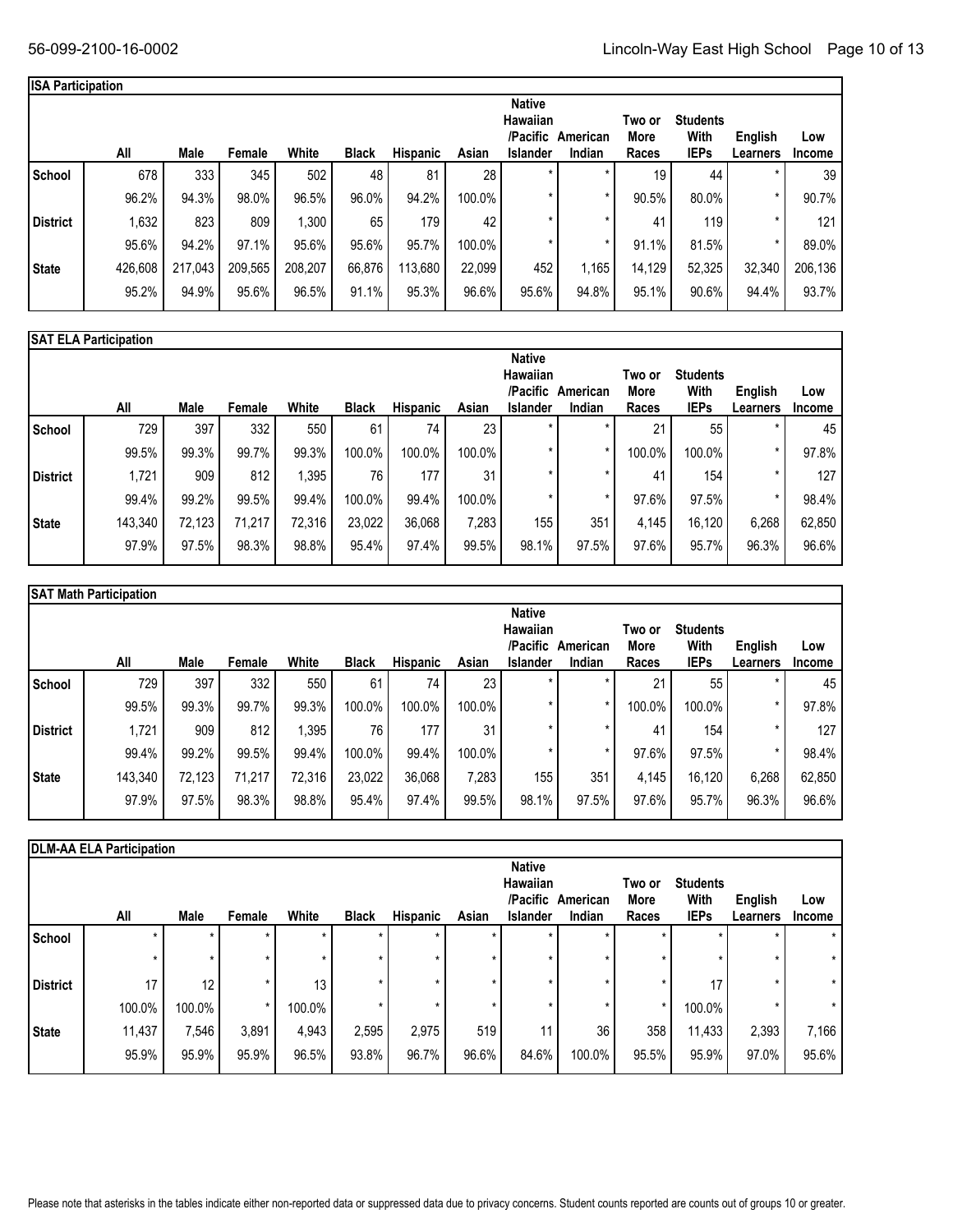|                 | <b>DLM-AA Math Participation</b> |         |         |         |              |          |         |                                                          |                    |                         |                                        |                     |                      |
|-----------------|----------------------------------|---------|---------|---------|--------------|----------|---------|----------------------------------------------------------|--------------------|-------------------------|----------------------------------------|---------------------|----------------------|
|                 | All                              | Male    | Female  | White   | <b>Black</b> | Hispanic | Asian   | <b>Native</b><br>Hawaiian<br>/Pacific<br><b>Islander</b> | American<br>Indian | Two or<br>More<br>Races | <b>Students</b><br>With<br><b>IEPs</b> | English<br>Learners | Low<br><b>Income</b> |
| School          |                                  | $\star$ | $\star$ | $\star$ | $\star$      |          | $\star$ | $\star$                                                  |                    | $\star$                 |                                        | $\star$             | $\star$              |
|                 | ÷                                | $\star$ | $\star$ | ÷       | $\star$      | $\star$  | $\star$ |                                                          |                    | $\star$                 |                                        | $\star$             | $\star$              |
| <b>District</b> | 17                               | 12      | $\star$ | 13      | $\star$      |          | $\star$ |                                                          |                    | $\star$                 | 17                                     | $\star$             | $^\star$             |
|                 | 100.0%                           | 100.0%  | *       | 100.0%  | $\star$      |          | $\star$ | ×                                                        |                    | $\star$                 | 100.0%                                 | $\star$             | $\star$              |
| State           | 11,444                           | 7,555   | 3,889   | 4,938   | 2,590        | 2,981    | 526     | 12                                                       | 36                 | 361                     | 11,440                                 | 2,417               | 7,172                |
|                 | 95.7%                            | 95.8%   | 95.7%   | 96.3%   | 93.6%        | 96.5%    | 96.3%   | 85.7%                                                    | 100.0%             | 96.0%                   | 95.7%                                  | 96.9%               | 95.4%                |

|                 | <b>PARCC ELA Participation</b> |         |         |         |              |                 |        |                                                          |                    |                         |                                        |                     |                      |
|-----------------|--------------------------------|---------|---------|---------|--------------|-----------------|--------|----------------------------------------------------------|--------------------|-------------------------|----------------------------------------|---------------------|----------------------|
|                 | All                            | Male    | Female  | White   | <b>Black</b> | <b>Hispanic</b> | Asian  | <b>Native</b><br><b>Hawaiian</b><br>/Pacific<br>Islander | American<br>Indian | Two or<br>More<br>Races | <b>Students</b><br>With<br><b>IEPs</b> | English<br>Learners | Low<br><b>Income</b> |
| School          | $\star$                        |         | $\star$ | ÷       | $\star$      | $\star$         |        | $\star$                                                  |                    | $\star$                 |                                        |                     |                      |
|                 |                                |         | ×       |         | $\star$      |                 |        |                                                          |                    |                         |                                        |                     |                      |
| <b>District</b> |                                |         |         | ÷       | $\star$      |                 |        |                                                          | ÷                  | $\star$                 |                                        |                     |                      |
|                 |                                |         | ×       |         | $\star$      |                 |        |                                                          |                    | $\star$                 |                                        |                     |                      |
| <b>State</b>    | 862,483                        | 440,454 | 422,029 | 409,367 | 143,886      | 232,143         | 43,237 | 870                                                      | 2,467              | 30,513                  | 115,366                                | 97,779              | 451,706              |
|                 | 98.1%                          | 98.2%   | 98.0%   | 98.2%   | 97.4%        | 98.4%           | 98.9%  | 97.5%                                                    | 98.0%              | 97.9%                   | 97.2%                                  | 98.9%               | 98.3%                |

|                 | <b>PARCC Math Participation</b> |         |         |         |              |          |         |                                                          |                    |                         |                                        |                     |                      |
|-----------------|---------------------------------|---------|---------|---------|--------------|----------|---------|----------------------------------------------------------|--------------------|-------------------------|----------------------------------------|---------------------|----------------------|
|                 | All                             | Male    | Female  | White   | <b>Black</b> | Hispanic | Asian   | <b>Native</b><br>Hawaiian<br>/Pacific<br><b>Islander</b> | American<br>Indian | Two or<br>More<br>Races | <b>Students</b><br>With<br><b>IEPs</b> | English<br>Learners | Low<br><b>Income</b> |
| School          |                                 | $\star$ | $\star$ |         | $\star$      | $\star$  |         | $\star$                                                  |                    | $\star$                 |                                        |                     |                      |
|                 |                                 | $\star$ |         |         | $\star$      |          |         |                                                          |                    | $\star$                 |                                        |                     |                      |
| <b>District</b> |                                 | *       |         |         | ×            |          |         |                                                          |                    |                         |                                        |                     |                      |
|                 |                                 | $\star$ |         |         | $\star$      | $\star$  | $\star$ |                                                          |                    | $\star$                 |                                        |                     |                      |
| State           | 865,899                         | 442,244 | 423,655 | 409,886 | 143,909      | 233,943  | 44,248  | 884                                                      | 2,498              | 30,531                  | 115,351                                | 101,855             | 453,882              |
|                 | 98.1%                           | 98.1%   | 98.0%   | 98.2%   | 97.3%        | 98.3%    | 98.9%   | 97.2%                                                    | 97.9%              | 97.8%                   | 97.1%                                  | 98.8%               | 98.2%                |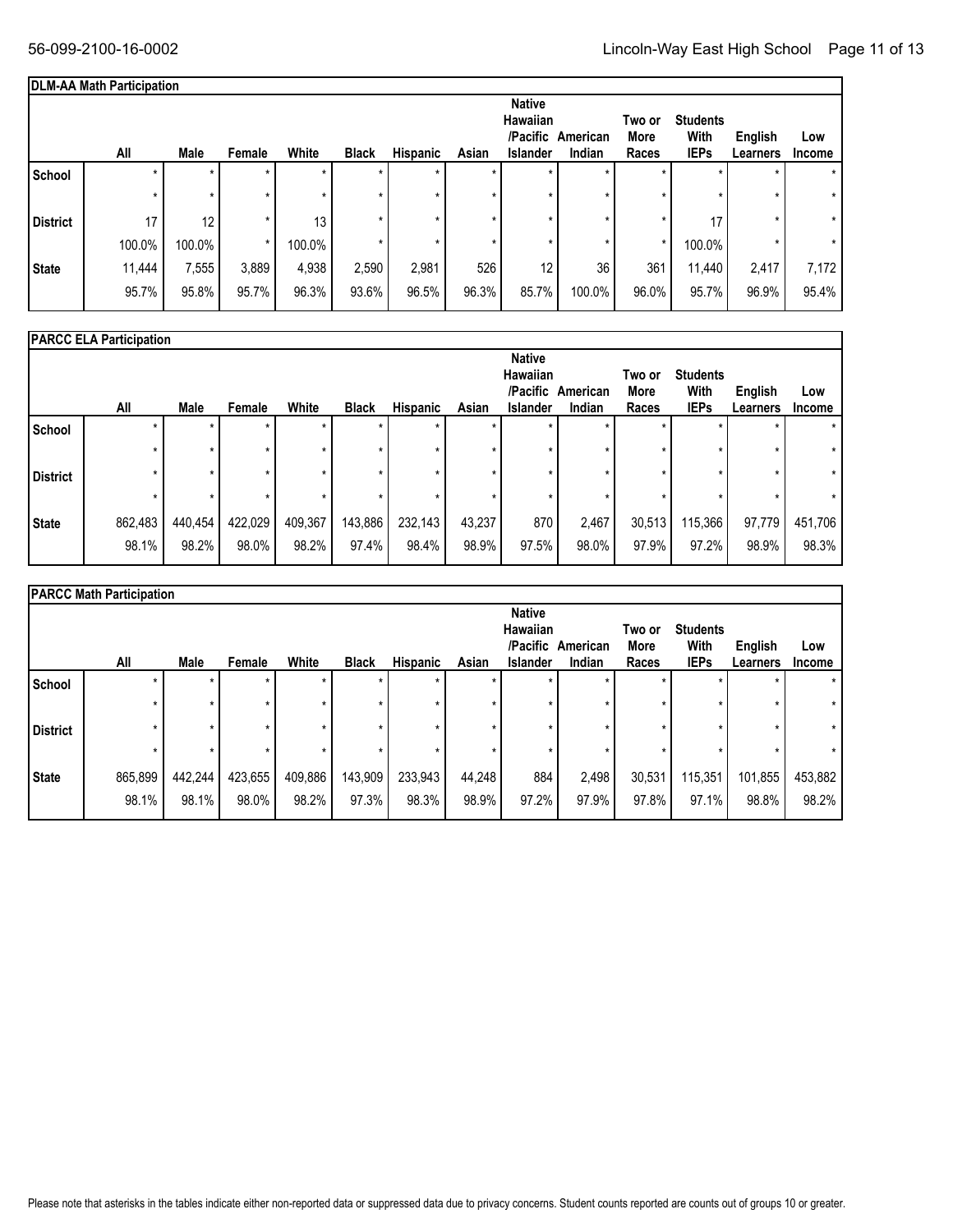### **SAT**

Each Performance Level is a broad, categorical level defined by a student's score and used to report overall student performance by describing how well students met the expectations for their grade level/course. Each Performance Level is defined by a range of overall scores for the assessment. There are four Performance Levels for SAT:

| Level 1 -- Partially Meets Standards | The student has only partially met standards & demonstrates a minimal understanding of the knowledge & skills<br>needed relative to the Illinois Learning Standards.                |
|--------------------------------------|-------------------------------------------------------------------------------------------------------------------------------------------------------------------------------------|
| Level 2 -- Approaching Standards     | The student is approaching the proficiency level & demonstrates an <b>incomplete</b> understanding of the knowledge &<br>skills needed relative to the Illinois Learning Standards. |
| Level 3 -- Meets Standards           | The student has met the proficiency level & demonstrates <b>adequate</b> understanding of the knowledge & skills<br>needed relative to the Illinois Learning Standards.             |

Level 4 -- Exceeds Standards The student has exceeded the proficiency level & demonstrates a **thorough** understanding of the knowledge & skills needed relative to the Illinois Learning Standards.

#### **SAT - All**

|                 |       | ELA   |       |       |       |       | <b>Mathematics</b> |       |
|-----------------|-------|-------|-------|-------|-------|-------|--------------------|-------|
| Levels          |       |       |       |       |       |       |                    |       |
| School          | 7.3%  | 34.0% | 37.3% | 21.4% | 11.2% | 29.8% | 43.8%              | 15.2% |
| <b>District</b> | 8.9%  | 34.2% | 36.7% | 20.2% | 12.2% | 28.9% | 44.3%              | 14.6% |
| <b>State</b>    | 24.9% | 38.2% | 24.4% | 12.5% | 33.6% | 32.0% | 25.2%              | 9.1%  |

#### **SAT - Gender**

|        |                 |       |       | ELA   |       |       |       | <b>Mathematics</b> |       |
|--------|-----------------|-------|-------|-------|-------|-------|-------|--------------------|-------|
|        | Levels          |       |       |       |       |       | າ     |                    |       |
| Male   | School          | 11.1% | 38.0% | 32.0% | 18.9% | 13.4% | 30.0% | 40.6%              | 16.1% |
|        | <b>District</b> | 11.4% | 36.0% | 33.0% | 19.6% | 12.7% | 27.9% | 42.4%              | 17.1% |
|        | <b>State</b>    | 28.5% | 36.3% | 22.8% | 12.4% | 34.1% | 30.3% | 25.0%              | 10.5% |
| Female | School          | 2.7%  | 29.2% | 43.7% | 24.4% | 8.7%  | 29.5% | 47.6%              | 14.2% |
|        | <b>District</b> | 6.0%  | 32.3% | 40.8% | 20.9% | 11.7% | 29.9% | 46.6%              | 11.8% |
|        | <b>State</b>    | 21.2% | 40.2% | 25.9% | 12.7% | 33.1% | 33.7% | 25.4%              | 7.7%  |

#### **SAT - Racial/Ethnic Background**

|                                 |                    |                    | ELA                     |                |                  |                | <b>Mathematics</b> |                |
|---------------------------------|--------------------|--------------------|-------------------------|----------------|------------------|----------------|--------------------|----------------|
| Levels                          | 1                  | 2                  | $\overline{\mathbf{3}}$ | 4              | 1                | $\overline{2}$ | 3                  | 4              |
| White<br>School                 | 6.7%               | 32.0%              | 39.6%                   | 21.6%          | 9.8%             | 28.9%          | 46.5%              | 14.7%          |
| <b>District</b><br><b>State</b> | 8.3%<br>15.6%      | 32.4%<br>35.8%     | 38.2%<br>31.0%          | 21.1%<br>17.6% | 10.4%<br>22.6%   | 28.0%<br>32.5% | 46.7%<br>32.6%     | 14.9%<br>12.2% |
| <b>Black</b>                    |                    |                    |                         |                |                  |                |                    |                |
| School<br><b>District</b>       | 14.8%<br>14.5%     | 42.6%<br>50.0%     | 32.8%<br>27.6%          | 9.8%<br>7.9%   | 21.3%<br>26.3%   | 32.8%<br>32.9% | 39.3%<br>35.5%     | 6.6%<br>5.3%   |
| <b>State</b>                    | 45.4%              | 40.8%              | 11.5%                   | 2.3%           | 59.3%            | 29.6%          | 10.0%              | 1.1%           |
| <b>Hispanic</b>                 |                    |                    |                         |                |                  |                |                    |                |
| School<br><b>District</b>       | 8.1%<br>11.9%      | 44.6%<br>45.8%     | 24.3%<br>27.1%          | 23.0%<br>15.3% | 16.2%<br>20.9%   | 39.2%<br>37.9% | 27.0%<br>28.8%     | 17.6%<br>12.4% |
| <b>State</b>                    | 33.7%              | 44.0%              | 17.9%                   | 4.4%           | 44.0%            | 34.8%          | 18.3%              | 2.9%           |
| Asian                           |                    |                    |                         |                |                  |                |                    |                |
| School                          | 0.0%               | 17.4%              | 43.5%                   | 39.1%          | 4.3%             | 17.4%          | 39.1%              | 39.1%          |
| <b>District</b><br><b>State</b> | 3.2%<br>10.6%      | 16.1%<br>27.0%     | 48.4%<br>30.9%          | 32.3%<br>31.6% | 6.5%<br>12.5%    | 22.6%<br>20.6% | 35.5%<br>33.7%     | 35.5%<br>33.1% |
| Native Hawaiian/Pacific         |                    |                    |                         |                |                  |                |                    |                |
| Islander                        | $\star$            | $\star$            | *                       | $\star$        | $\star$          | $^\star$       | $\star$            | $\star$        |
| School<br><b>District</b>       | $\star$            | $\star$            | $\star$                 | $\star$        | $\star$          | $\star$        | $\star$            |                |
| <b>State</b>                    | 26.5%              | 38.1%              | 21.3%                   | 14.2%          | $\star$          | $\star$        | $\star$            | $\star$        |
| American Indian                 |                    |                    |                         |                |                  |                |                    |                |
| School                          | $\star$            | $\star$            | *                       | $\star$        | $\star$          | $^\star$       | $\star$            |                |
| <b>District</b><br><b>State</b> | $\star$<br>$\star$ | $\star$<br>$\star$ | *<br>$\star$            | *<br>$\star$   | $\star$<br>37.3% | 34.5%          | 20.5%              | 7.7%           |
| Two or More Races               |                    |                    |                         |                |                  |                |                    |                |
| School                          | 4.8%               | 42.9%              | 28.6%                   | 23.8%          | 9.5%             | 23.8%          | 47.6%              | 19.0%          |
| <b>District</b>                 | 9.8%               | 31.7%              | 34.1%                   | 24.4%          | 14.6%            | 19.5%          | 53.7%              | 12.2%          |
| <b>State</b>                    | 20.8%              | 36.1%              | 25.7%                   | 17.3%          | 29.6%            | 31.5%          | 26.5%              | 12.4%          |

Please note that asterisks in the tables indicate either non-reported data or suppressed data due to privacy concerns. Student counts reported are counts out of groups 10 or greater.